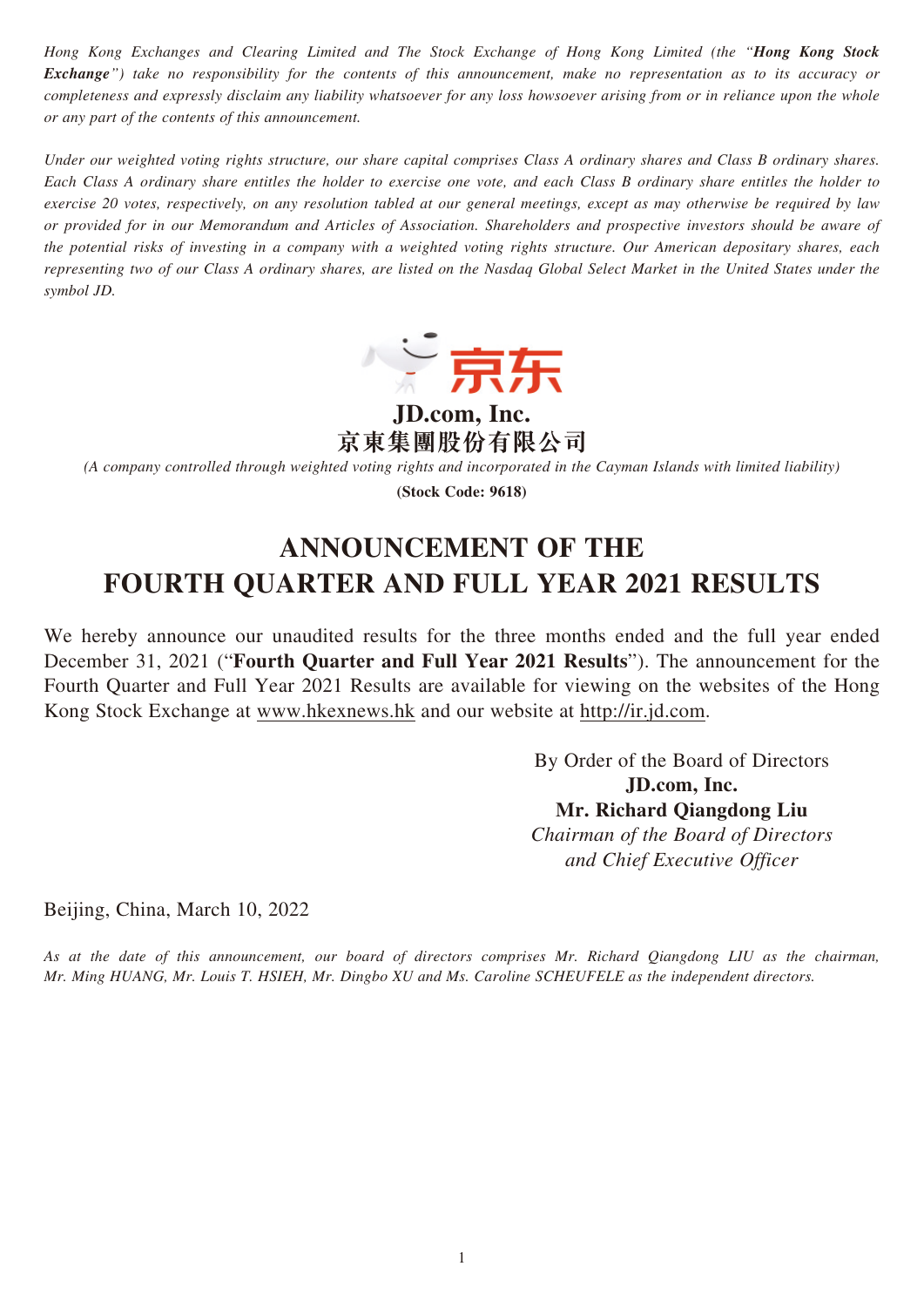# **JD.COM ANNOUNCES FOURTH QUARTER AND FULL YEAR 2021 RESULTS**

Beijing, China — March 10, 2022 — JD.com, Inc. (NASDAQ: JD and HKEX: 9618), a leading supply chain-based technology and service provider, today announced its unaudited financial results for the quarter and the full year ended December 31, 2021.

### **Fourth Quarter and Full Year 2021 Highlights**

- Net revenues for the fourth quarter of 2021 were RMB275.9 billion (US\$<sup>1</sup>43.3 billion), an increase of 23.0% from the fourth quarter of 2020. Net service revenues for the fourth quarter of 2021 were RMB41.2 billion (US\$6.5 billion), an increase of 28.3% from the fourth quarter of 2020. **Net revenues** for the full year of 2021 were RMB951.6 billion (US\$149.3 billion), an increase of 27.6% from the full year of 2020. Net service revenues for the full year of 2021 were RMB135.9 billion (US\$21.3 billion), an increase of 44.7% from the full year of 2020.
- Loss from operations for the fourth quarter of 2021 was RMB392.0 million (US\$61.5 million), compared to an income of RMB594.9 million for the same period last year. **Non-GAAP<sup>2</sup> income from operations** for the fourth quarter of 2021 was RMB2.8 billion (US\$0.4 billion), compared to RMB1.2 billion for the fourth quarter of 2020. Operating margin of JD Retail before unallocated items for the fourth quarter of 2021 was 2.1%, compared to 1.9% for the fourth quarter of 2020<sup>3</sup>. **Income from operations** for the full year of 2021 was RMB4.1 billion (US\$0.6 billion), compared to RMB12.3 billion for the full year of 2020. **Non-GAAP income from operations** for the full year of 2021 was RMB13.4 billion (US\$2.1 billion), compared to RMB15.3 billion for the full year of 2020. Operating margin of JD Retail before unallocated items for the year of 2021 was  $3.1\%$ , compared to  $3.0\%$  for the year of  $2020^3$ .
- **Net loss attributable to ordinary shareholders** for the fourth quarter of 2021 was RMB5.2 billion (US\$0.8 billion), compared to a net income of RMB24.3 billion for the same period last year. **Non-GAAP net income attributable to ordinary shareholders** for the fourth quarter of 2021 was RMB3.6 billion (US\$0.6 billion), compared to RMB2.4 billion for the same period last year. **Net loss attributable to ordinary shareholders** for the full year of 2021 was RMB3.6 billion (US\$0.6 billion), compared to a net income of RMB49.4 billion for the full year of 2020. **Non-GAAP net income attributable to ordinary shareholders** for the full year of 2021 was RMB17.2 billion (US\$2.7 billion), compared to RMB16.8 billion for the full year of 2020.

<sup>1</sup> The U.S. dollar (US\$) amounts disclosed in this announcement, except for those transaction amounts that were actually settled in U.S. dollars, are presented solely for the convenience of the readers. The conversion of Renminbi (RMB) into US\$ in this announcement is based on the exchange rate set forth in the H.10 statistical release of the Board of Governors of the Federal Reserve System as of December 30, 2021, which was RMB6.3726 to US\$1.00. The percentages stated in this announcement are calculated based on the RMB amounts.

<sup>2</sup> See the sections entitled "Non-GAAP Measures" and "Unaudited Reconciliation of GAAP and Non-GAAP Results" for more information about the non-GAAP measures referred to in this announcement.

<sup>3</sup> Operating margin of JD Retail before unallocated items for the fourth quarter and the full year of 2020 was retrospectively adjusted to conform to current period presentation of segment information.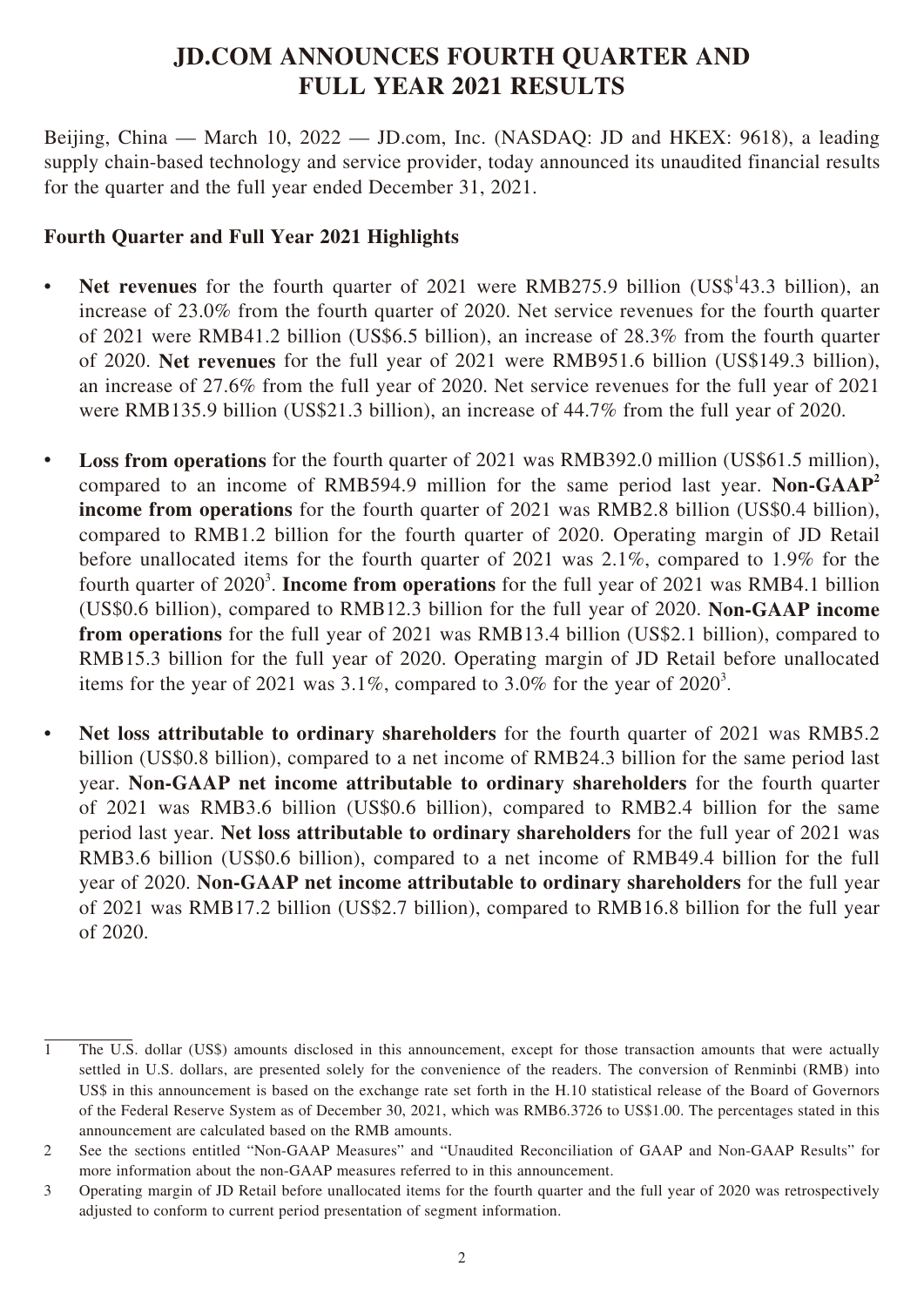- **Diluted net loss per ADS** for the fourth quarter of 2021 was RMB3.33 (US\$0.52), compared to a diluted net income per ADS of RMB15.18 for the fourth quarter of 2020. **Non-GAAP diluted net income per ADS** for the fourth quarter of 2021 was RMB2.21 (US\$0.35), compared to RMB1.49 for the same period last year. **Diluted net loss per ADS** for the full year of 2021 was RMB2.29 (US\$0.36), compared to a diluted net income per ADS of RMB31.68 for the full year of 2020. **Non-GAAP diluted net income per ADS** for the full year of 2021 was RMB10.75 (US\$1.69), compared to RMB10.56 for the full year of 2020.
- **Operating cash flow** for the full year of 2021 was RMB42.3 billion (US\$6.6 billion), compared to RMB42.5 billion for the full year of 2020. **Free cash flow**, which excludes the impact from JD Baitiao receivables included in the operating cash flow, for the full year of 2021 was RMB26.2 billion (US\$4.1 billion), compared to RMB34.9 billion for the full year of 2020.
- **Annual active customer accounts<sup>4</sup>** increased by 20.7% to 569.7 million in 2021 from 471.9 million in 2020.

"JD.com maintained a healthy growth momentum and contributed to the high-quality expansion of China's consumption amid a dynamic external environment. This was driven by our resilient business model as a new type of real economy based enterprise and persistent focus on serving users and supporting business partners," said Lei Xu, President of JD.com. "JD's open ecosystem and supply chain capabilities created exceptional value for business partners by enabling high-efficiency operations and continued growth. Looking ahead, our focus on bringing value to users and partners will continue to guide our long-term development and investment priorities."

"We are pleased to finish the year with a set of strong results on both the top and bottom lines as we continued to execute and deliver on our strategic priorities," said Sandy Xu, Chief Financial Officer of JD.com. "During the quarter, we further optimized our operational efficiency through technology and innovation, increasing our competitiveness as well as our ability to support our business partners. In 2022, we will continue to execute our business strategies and focus on sustainable highquality growth across all of our business lines."

### *Business Highlights*

### **Environment, Social and Governance**

• JD.com further enhanced its green construction standards for its recent office park expansion, receiving the Three-Star Green Building Certification, the highest such rating awarded in China. As a low-carbon model company, JD.com's headquarter offices in each region are constructed with low-maintenance materials and employ eco-friendly facilities including energy-saving LED lights and micro-sprinkler irrigation systems. In addition, all of JD.com's headquarter parks feature 2,700 cubic meter volume rainwater storage tanks which reduce municipal drainage pressure through reuse of rainwater, satisfying "Sponge City" standards for innovative water management strategies.

<sup>4</sup> Annual active customer accounts are customer accounts that made at least one purchase during the twelve months ended on the respective dates, whether through online retail or online marketplace.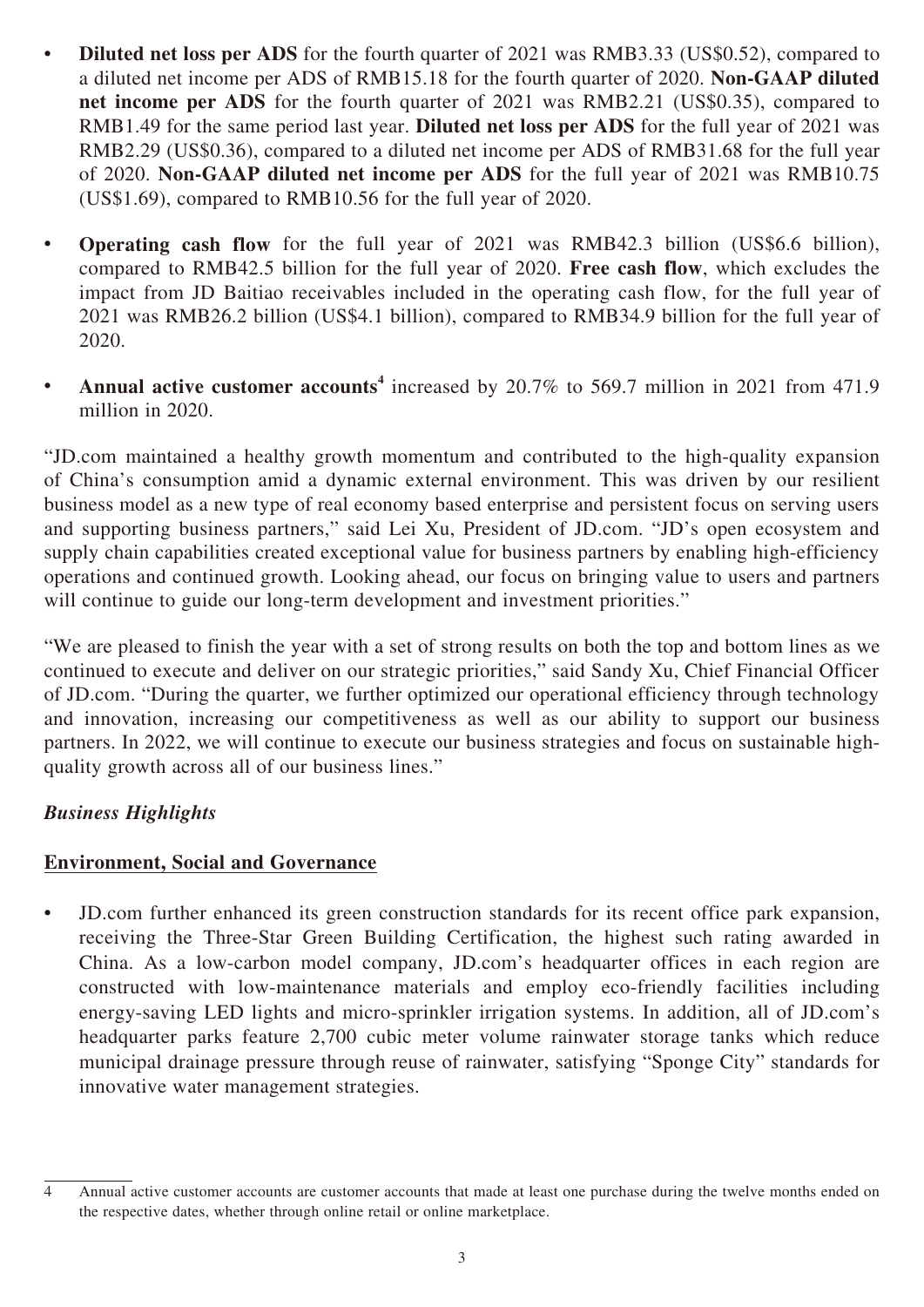Since late 2021, JD.com has proactively donated protection materials and daily necessities to support the fight against COVID-19 outbreaks in Hong Kong, Shaanxi provincial capital Xi'an and other regions. As part of its efforts, JD.com announced the donation of RMB100 million worth of anti-epidemic supplies to medical workers in Hong Kong. In Xi'an, JD.com further upgraded its disinfection measures to ensure product safety and increased employee protection, including purchasing COVID-19 health insurance for all local employees.

### **JD Retail**

- During the fourth quarter, JD.com further promoted its omni-channel innovation project through its collaboration with over 600 stores of China Resources Vanguard (CR Vanguard), one of China's largest retail chains. JD.com leveraged the on-demand delivery and retail platform of Dada Nexus Limited, or Dada Group, which was recently consolidated by JD.com, to help CR Vanguard achieve an increase of over 400% year-on-year in transaction volume during 2021's Singles Day Grand Promotion. So far, JD.com has successfully established collaboration with more than 370 supermarkets including Walmart and Yonghui, covering over 34,000 stores with over three million SKUs, providing consumers with on-demand shopping options through JD.com's app, including the recently launched in-app tab "Nearby", the entrance to JD.com's one-hour delivery service which covers nearly 400 cities in China.
- In the fourth quarter, JD.com established partnerships with Dior, LOEWE and Givenchy, three luxury brands under LVMH, through JD.com's mini-app. This marks the first collaboration between Dior's fashion and accessories category and an e-commerce retailer worldwide, as well as LOEWE and Givenchy's first collaboration with a third-party e-commerce retailer in China. In addition, three watch brands TISSOT, Emporio Armani and MICHAEL KORS, and a highend eyewear brand ZEISS opened flagship stores on JD.com. Several international designer brands also launched flagship stores on JD.com during the quarter, including Ami Paris, Neil Barrett, Yuzefi, TSUBO, Études and ZESPÀ.
- In January 2022, JD.com announced its strategic partnership with Shopify, becoming Shopify's first strategic partner in China. Through this collaboration, JD.com will launch a fast-track channel for international merchants and emerging brands on Shopify to list their products on JD.com, offering more global products to Chinese consumers. Additionally, JD.com will support high-quality Chinese brands to set up Direct-to-Consumer channels through Shopify to reach consumers globally, and help international merchants on Shopify to access JD.com's high-quality supplier network.

# **JD Health**

• In the fourth quarter, JD Health continued to innovate and bring quality healthcare services to all family members. As one of the first online pet hospitals launched in China, leveraging the technology and supply chain capabilities, JD Health partnered with veterinarians and offline specialist pet hospitals to provide intergraded online and offline services experience to users. By the end of 2021, JD Health had over 5,000 professional veterinarians, providing pet owners with 24/7 online healthcare consultation services including online video conferencing consultation, pet health advisory and interpretation of reports.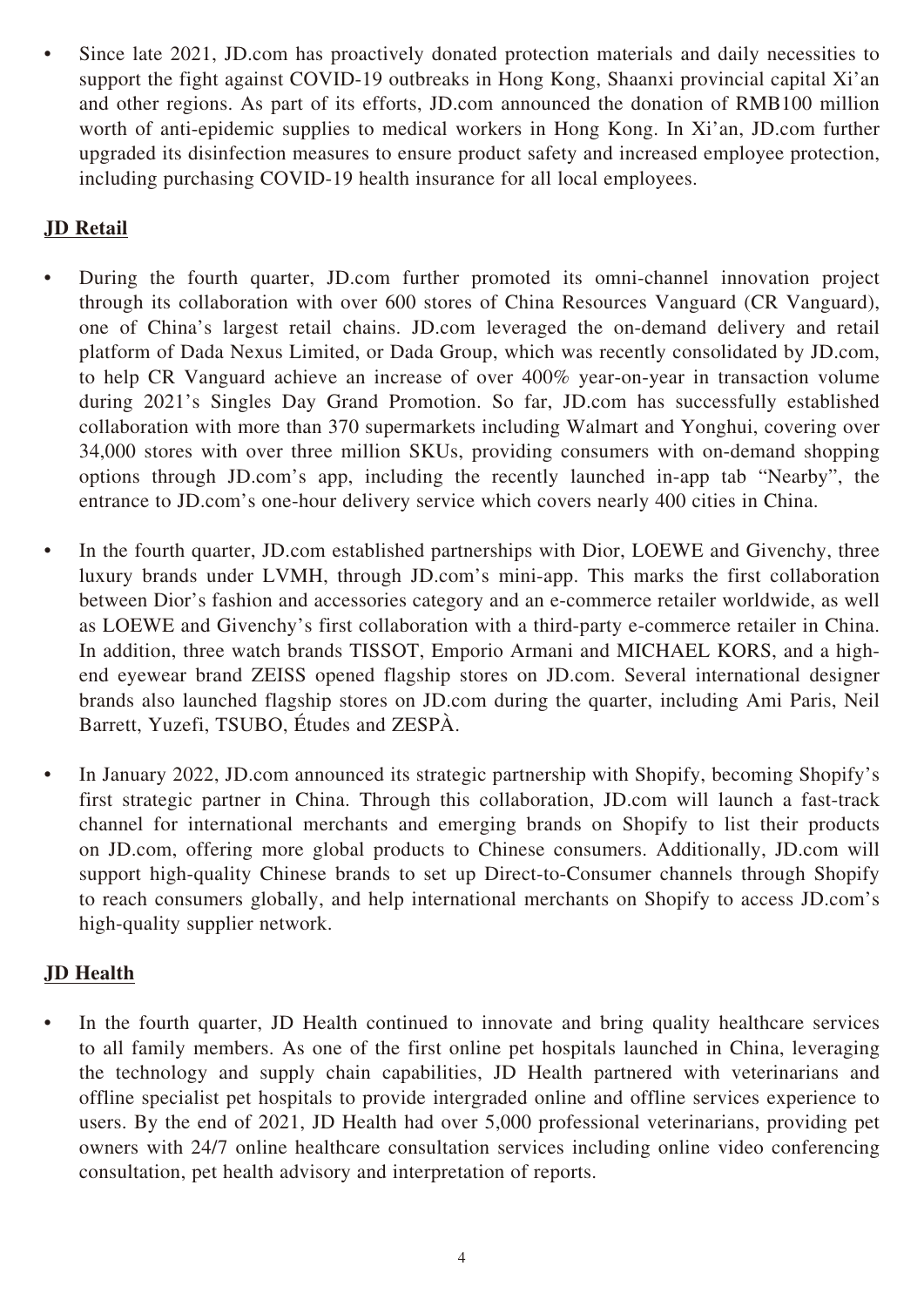- In December 2021, JD Health led the establishment of the first "Internet Medical Expert Committee" with the participation of 27 academic leaders from JD Health specialist centers and more than 30 chief physicians and deputy chief physicians from multiple Grade "3A" hospitals in China. The Committee's purpose is to promote the high-quality development of the internet medical industry, medical innovation and the application of transformative medical scientific research. In addition to supporting the standardization of internet diagnosis and treatments and providing guidance for internet medical services, the Committee will help to establish a range of mechanisms to further improve the quality of internet medical services.
- In the fourth quarter, JD Health continued to explore in-depth collaborations with leading pharmaceutical companies. JD Health partnered with Takeda China to debut Firazyr®, a new drug for the treatment of acute attacks of Hereditary Angioedema (HAE) through JD Pharmacy. JD Health and Sanofi, a global biopharmaceutical company, jointly launched the "Diabetes Online Diagnosis and Treatment Service Management Excellence Center". JD Health also reached a strategic cooperation with BeiGene, a global science-driven biotechnology company, to jointly establish an innovative platform to provide professional management services for cancer patients.

### **JD Logistics**

- JD Logistics provided integrated supply chain logistics services for international sporting events covering multiple warehouse centers and competition and non-competition venues. Through the use of Automated Guided Vehicle ("**AGV**") robots and intelligent distribution equipment, JD Logistics helped to ensure efficiency and safety of the events.
- JD.com entered into a strategic partnership with Tyson Foods China to facilitate the digital upgrade of its supply chain. JD Logistics will provide Tyson Foods China with customized and digitalized supply chain planning, as well as warehouse network planning and inventory distribution services. Leveraging JD Logistics's cold chain warehouse and distribution network and system capabilities, the collaboration will provide Tyson Foods China with more efficient and reliable cold chain solutions.
- As of December 31, 2021, JD Logistics operated over 1,300 warehouses, which covered an aggregate gross floor area of over 24 million square meters, including space in cloud warehouses managed under the JD Logistics Open Warehouse Platform.

### **JD Industry**

In the fourth quarter, JD Industry introduced a new generation of infrastructure for industrial supply chain management, including enterprise distribution centers, smart cabinets and mobile warehouses. More than 200 facilities have been deployed nationwide to address the pain points facing industrial enterprises, such as the fragmentation of package procurement due to multiple orders and channels, difficulty in providing on-time deliveries of material supplies for construction projects in remote areas, the low efficiency of on-site industrial material management and high inventory costs. JD Industry is committed to improving the efficiency of cross-industry collaboration and facilitating the digital transformation of the industrial supply chain.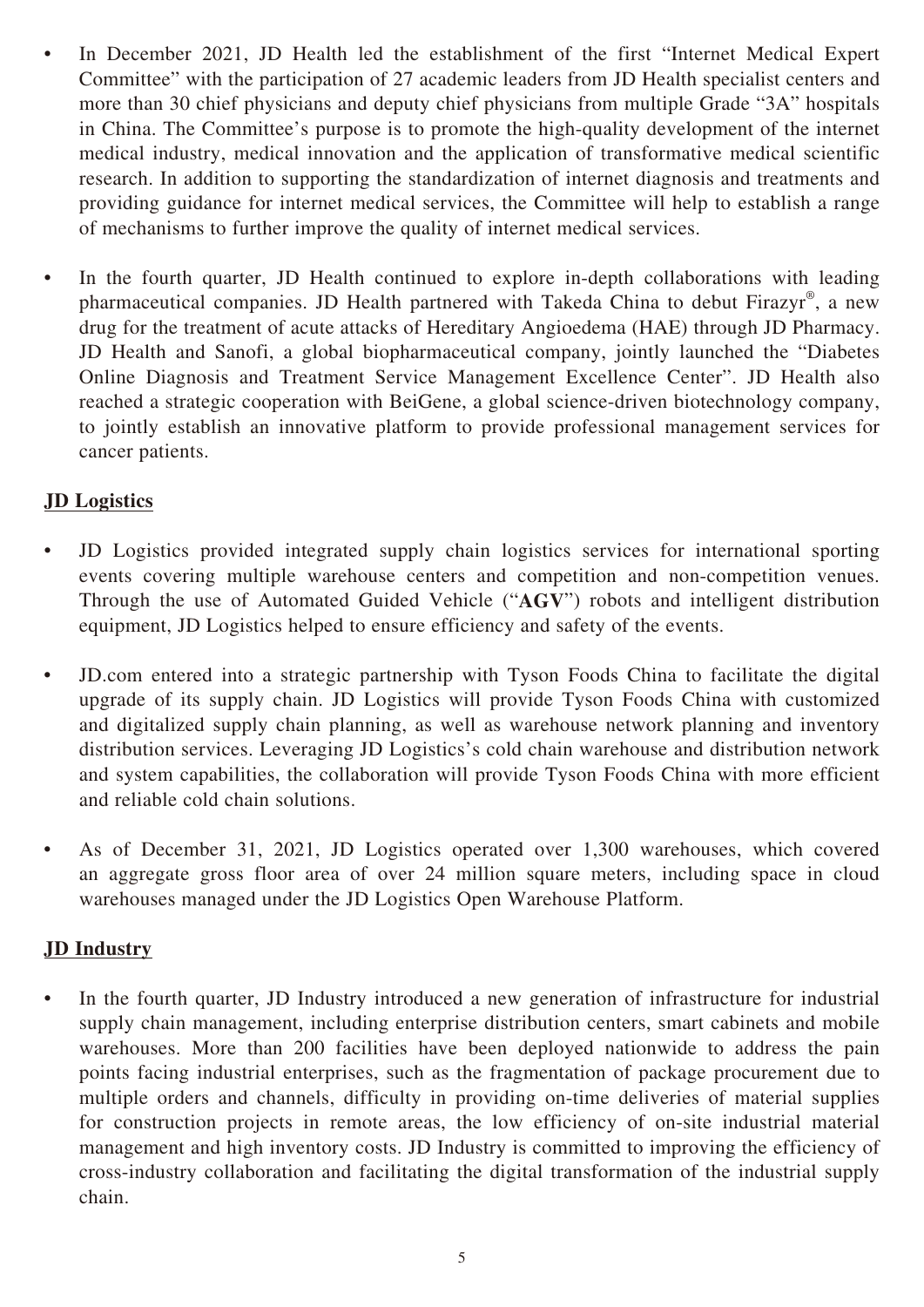### **Fourth Quarter 2021 Financial Results**

*Net Revenues.* For the fourth quarter of 2021, JD.com reported net revenues of RMB275.9 billion (US\$43.3 billion), representing a 23.0% increase from the same period of 2020. Net product revenues increased by 22.1%, while net service revenues increased by 28.3% for the fourth quarter of 2021, as compared to the same period of 2020.

*Cost of Revenues.* Cost of revenues increased by 23.6% to RMB238.8 billion (US\$37.5 billion) for the fourth quarter of 2021 from RMB193.2 billion for the fourth quarter of 2020.

*Fulfillment Expenses.* Fulfillment expenses, which primarily include procurement, warehousing, delivery, customer service and payment processing expenses, increased by 10.7% to RMB16.3 billion (US\$2.6 billion) for the fourth quarter of 2021 from RMB14.8 billion for the fourth quarter of 2020. Fulfillment expenses as a percentage of net revenues was 5.9% for the fourth quarter of 2021, compared to 6.6% for the same period last year.

*Marketing Expenses.* Marketing expenses increased by 28.2% to RMB13.4 billion (US\$2.1 billion) for the fourth quarter of 2021 from RMB10.4 billion for the fourth quarter of 2020.

*Research and Development Expenses.* Research and development expenses was RMB4.1 billion (US\$0.6 billion) for the fourth quarter of 2021, as compared to RMB4.5 billion for the fourth quarter of 2020.

*General and Administrative Expenses.* General and administrative expenses increased by 89.0% to RMB3.7 billion (US\$0.6 billion) for the fourth quarter of 2021 from RMB2.0 billion for the fourth quarter of 2020. The increase was primarily due to the increase in share-based compensation expenses.

*Income/(Loss) from Operations and Non-GAAP Income from Operations.* Loss from operations for the fourth quarter of 2021 was RMB392.0 million (US\$61.5 million), compared to an income of RMB594.9 million for the same period last year. Non-GAAP income from operations for the fourth quarter of 2021 was RMB2.8 billion (US\$0.4 billion), compared to RMB1.2 billion for the fourth quarter of 2020. Operating margin of JD Retail before unallocated items for the fourth quarter of 2021 was 2.1%, compared to 1.9% for the fourth quarter of 2020.

*Non-GAAP EBITDA.* Non-GAAP EBITDA increased by 56.2% to RMB4.2 billion (US\$0.7 billion) for the fourth quarter of 2021, compared to RMB2.7 billion for the fourth quarter of 2020.

*Share of Results of Equity Investees.* Share of results of equity investees was a loss of RMB4.3 billion (US\$0.7 billion) for the fourth quarter of 2021, as compared to an income of RMB1.7 billion for the fourth quarter of 2020. The loss for the fourth quarter of 2021 was primarily due to non-cash impairment in certain equity investees.

*Others, net.* Other non-operating loss was RMB22.0 million (US\$3.5 million) for the fourth quarter of 2021, as compared to other non-operating income of RMB22.0 billion for the fourth quarter of 2020. The decrease was primarily due to the fluctuation in fair value change of investment securities, which resulting from the fluctuation in the market prices of equity investments in publicly-traded companies.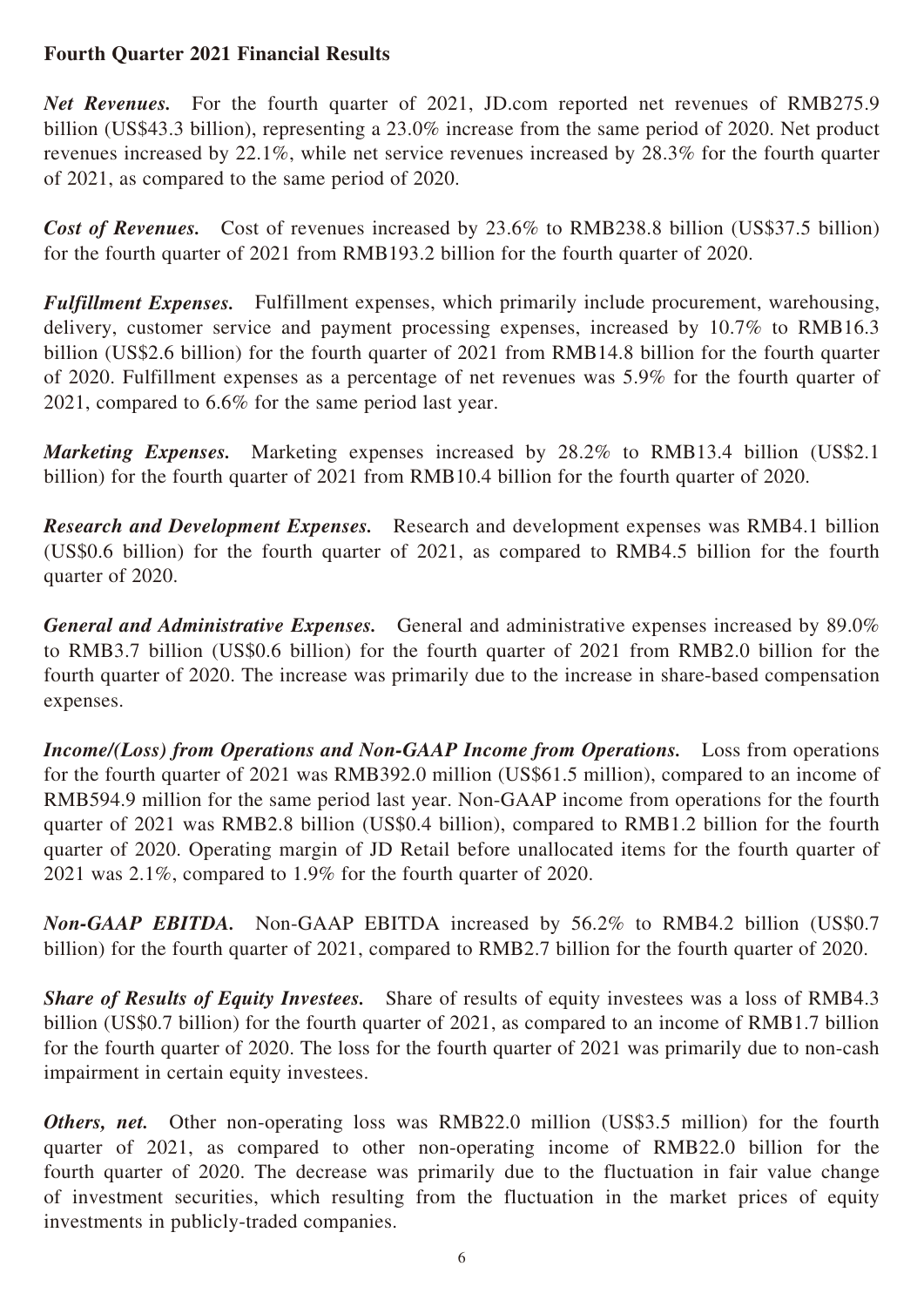*Net Income/(Loss) Attributable to Ordinary Shareholders and Non-GAAP Net Income Attributable to Ordinary Shareholders.* Net loss attributable to ordinary shareholders for the fourth quarter of 2021 was RMB5.2 billion (US\$0.8 billion), compared to a net income of RMB24.3 billion for the same period last year. Non-GAAP net income attributable to ordinary shareholders for the fourth quarter of 2021 was RMB3.6 billion (US\$0.6 billion), compared to RMB2.4 billion for the same period last year.

*Diluted EPS and Non-GAAP Diluted EPS.* Diluted net loss per ADS for the fourth quarter of 2021 was RMB3.33 (US\$0.52), compared to a diluted net income per ADS of RMB15.18 for the fourth quarter of 2020. Non-GAAP diluted net income per ADS for the fourth quarter of 2021 was RMB2.21 (US\$0.35), compared to RMB1.49 for the fourth quarter of 2020.

### *Cash Flow and Working Capital*

As of December 31, 2021, the company's cash and cash equivalents, restricted cash and shortterm investments totaled RMB191.3 billion (US\$30.0 billion), compared to RMB151.1 billion as of December 31, 2020. For the fourth quarter of 2021, free cash flow of the company was as follows:

|                                                                                                           | For the three months ended |                                |                      |  |  |  |
|-----------------------------------------------------------------------------------------------------------|----------------------------|--------------------------------|----------------------|--|--|--|
|                                                                                                           | December 31,<br>2020       | December 31,<br>2021           | December 31,<br>2021 |  |  |  |
|                                                                                                           | RMB                        | <b>RMB</b><br>$(In$ thousands) | US\$                 |  |  |  |
| Net cash provided by operating activities<br>Add: Impact from JD Baitiao receivables                      | 5,213,568                  | 6,472,325                      | 1,015,649            |  |  |  |
| included in the operating cash flow<br>Add/(Less): Capital expenditures,<br>net of related sales proceeds | 207,102                    | 1,300,928                      | 204,144              |  |  |  |
| Capital expenditures for<br>development properties                                                        | 1,125,815                  | (3,866,523)                    | (606,741)            |  |  |  |
| Other capital expenditures*                                                                               | (1,971,418)                | (1,615,101)                    | (253, 445)           |  |  |  |
| Free cash flow                                                                                            | 4,575,067                  | 2,291,629                      | 359,607              |  |  |  |

\* Including capital expenditures related to the company's headquarters in Beijing and all other CAPEX.

Net cash used in investing activities was RMB18.8 billion (US\$2.9 billion) for the fourth quarter of 2021, consisting primarily of increase in short-term investments and cash paid for capital expenditures.

Net cash used in financing activities was RMB3.4 billion (US\$0.5 billion) for the fourth quarter of 2021, consisting primarily of repayment of short-term debts, partly offset by proceeds from the second closing of JD Property's non-redeemable series A preferred share financing.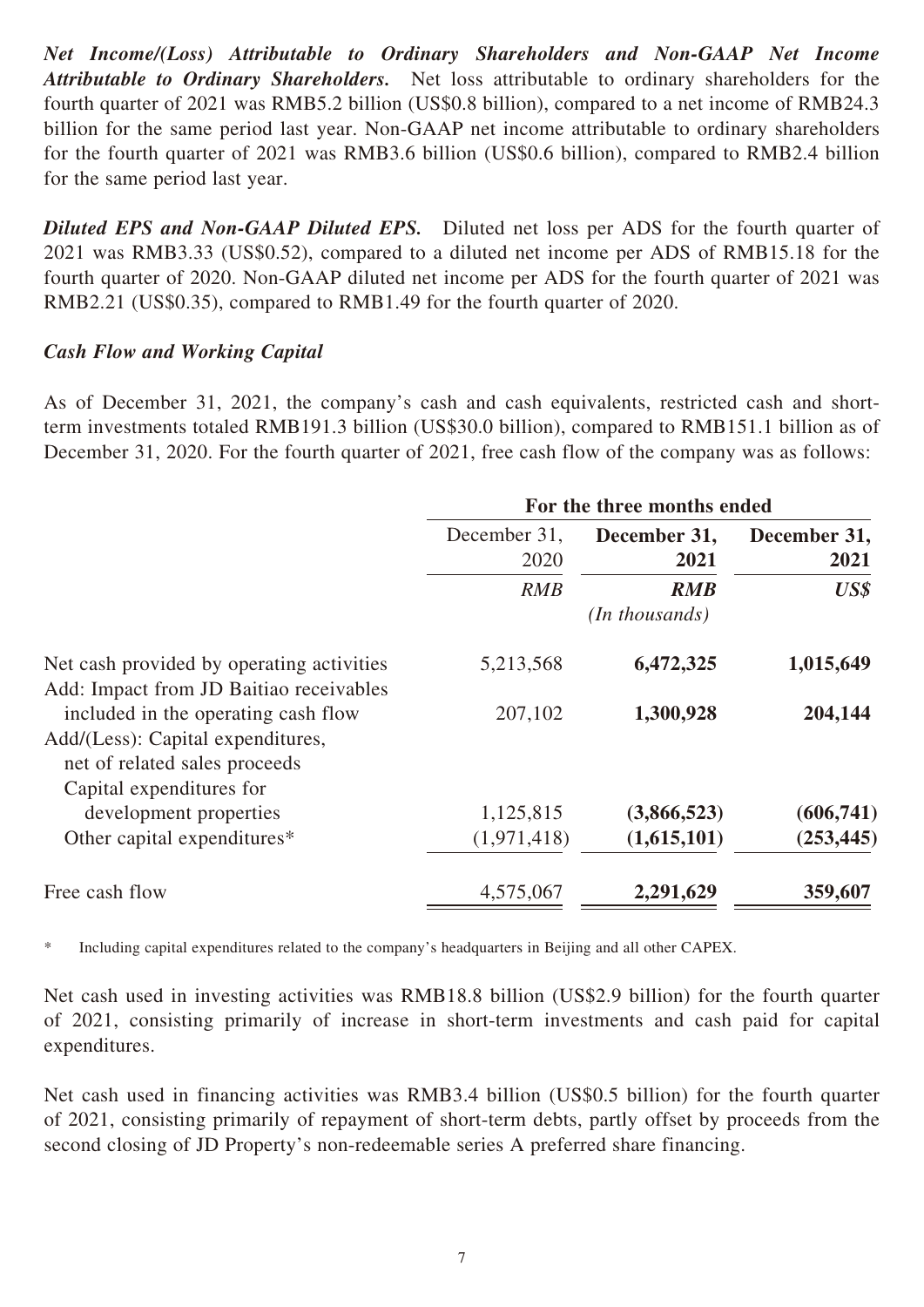### **Full Year 2021 Financial Results**

*Net Revenues.* For the full year of 2021, JD.com reported net revenues of RMB951.6 billion (US\$149.3 billion), representing a 27.6% increase from the full year of 2020. Net product revenues increased by 25.1%, while net service revenues increased by 44.7% for the full year of 2021, as compared to the full year of 2020.

*Cost of Revenues.* Cost of revenues increased by 29.2% to RMB822.5 billion (US\$129.1 billion) for the full year of 2021 from RMB636.7 billion for the full year of 2020.

*Fulfillment Expenses.* Fulfillment expenses, which primarily include procurement, warehousing, delivery, customer service and payment processing expenses, increased by 21.3% to RMB59.1 billion (US\$9.3 billion) for the full year of 2021 from RMB48.7 billion for the full year of 2020. Fulfillment expenses as a percentage of net revenues was 6.2% for the full year of 2021, compared to 6.5% for the full year of 2020.

*Marketing Expenses.* Marketing expenses increased by 42.7% to RMB38.7 billion (US\$6.1 billion) for the full year of 2021 from RMB27.2 billion for the full year of 2020.

*Research and Development Expenses.* Research and development expenses was RMB16.3 billion (US\$2.6 billion) for the full year of 2021, as compared to RMB16.1 billion for the full year of 2020.

*General and Administrative Expenses.* General and administrative expenses increased by 80.4% to RMB11.6 billion (US\$1.8 billion) for the full year of 2021 from RMB6.4 billion for the full year of 2020. The increase was primarily due to the increase in share-based compensation expenses, and the increase in scale of business.

*Income from Operations and Non-GAAP Income from Operations.* Income from operations for the full year of 2021 was RMB4.1 billion (US\$0.6 billion), compared to RMB12.3 billion for the full year of 2020. Non-GAAP income from operations for the full year of 2021 was RMB13.4 billion (US\$2.1 billion), compared to RMB15.3 billion for the full year of 2020. Operating margin of JD Retail before unallocated items for the full year of 2021 was 3.1%, compared to 3.0% for the full year of 2020.

*Non-GAAP EBITDA.* Non-GAAP EBITDA for the full year of 2021 was RMB18.7 billion (US\$2.9 billion), compared to RMB20.7 billion for the full year of 2020.

*Share of Results of Equity Investees.* Share of results of equity investees was a loss of RMB4.9 billion (US\$0.8 billion) for the full year of 2021, as compared to an income of RMB4.3 billion for the full year of 2020. The loss for the full year of 2021 was primarily due to non-cash impairment in certain equity investees.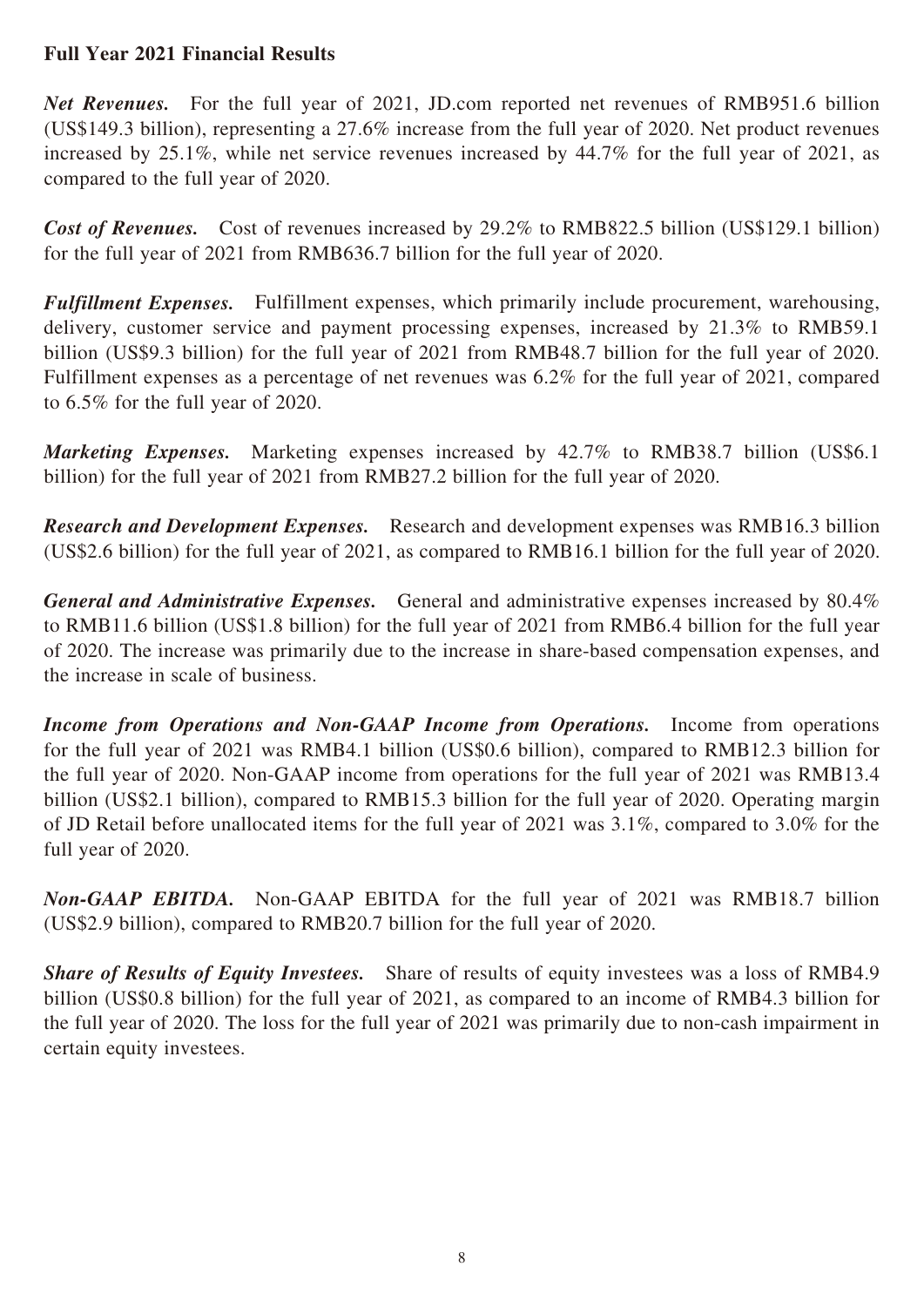*Others, net.* Other non-operating loss was RMB0.6 billion (US\$0.1 billion) for the full year of 2021, as compared to other non-operating income of RMB35.3 billion for the full year of 2020. The decrease was primarily due to the fluctuation in fair value change of investment securities, which resulting from the fluctuation in the market prices of equity investments in publicly-traded companies.

*Net Income/(Loss) Attributable to Ordinary Shareholders and Non-GAAP Net Income Attributable to Ordinary Shareholders.* Net loss attributable to ordinary shareholders for the full year of 2021 was RMB3.6 billion (US\$0.6 billion), compared to a net income of RMB49.4 billion for the full year of 2020. Non-GAAP net income attributable to ordinary shareholders for the full year of 2021 was RMB17.2 billion (US\$2.7 billion), compared to RMB16.8 billion for the full year of 2020.

*Diluted EPS and Non-GAAP Diluted EPS.* Diluted net loss per ADS for the full year of 2021 was RMB2.29 (US\$0.36), compared to a diluted net income per ADS of RMB31.68 for the full year of 2020. Non-GAAP diluted net income per ADS for the full year of 2021 was RMB10.75 (US\$1.69), compared to RMB10.56 for the full year of 2020.

#### *Cash Flow and Working Capital*

For the full year of 2021, free cash flow of the company was as follows:

|                                                                                                                                 | For the year ended           |                              |                           |  |  |
|---------------------------------------------------------------------------------------------------------------------------------|------------------------------|------------------------------|---------------------------|--|--|
|                                                                                                                                 | December 31,<br>2020         | December 31,<br>2021         | December 31,<br>2021      |  |  |
|                                                                                                                                 | RMB                          | <b>RMB</b><br>(In thousands) | US\$                      |  |  |
| Net cash provided by operating activities<br>Add: Impact from JD Baitiao receivables                                            | 42,544,317                   | 42,301,294                   | 6,637,996                 |  |  |
| included in the operating cash flow<br>Less: Capital expenditures,<br>net of related sales proceeds<br>Capital expenditures for | 47,938                       | 2,492,211                    | 391,082                   |  |  |
| development properties<br>Other capital expenditures                                                                            | (3,533,666)<br>(4, 136, 344) | (13,510,306)<br>(5,055,558)  | (2,120,062)<br>(793, 327) |  |  |
| Free cash flow                                                                                                                  | 34,922,245                   | 26,227,641                   | 4,115,689                 |  |  |

Net cash used in investing activities was RMB74.2 billion (US\$11.7 billion) for the full year of 2021, consisting primarily of increase in short-term investments, cash paid for capital expenditures, and cash paid for investments in equity investees and purchases of investment securities, partially offset by cash received from disposal of investment securities and proceeds from sale of development properties.

Net cash provided by financing activities was RMB19.5 billion (US\$3.1 billion) for the full year of 2021, consisting primarily of proceeds from the initial public offering of JD Logistics, proceeds from short-term debts, and proceeds from JD Property's non-redeemable series A preferred share financing, partially offset by repayment of short-term debts and unsecured senior notes, and repurchase of ordinary shares.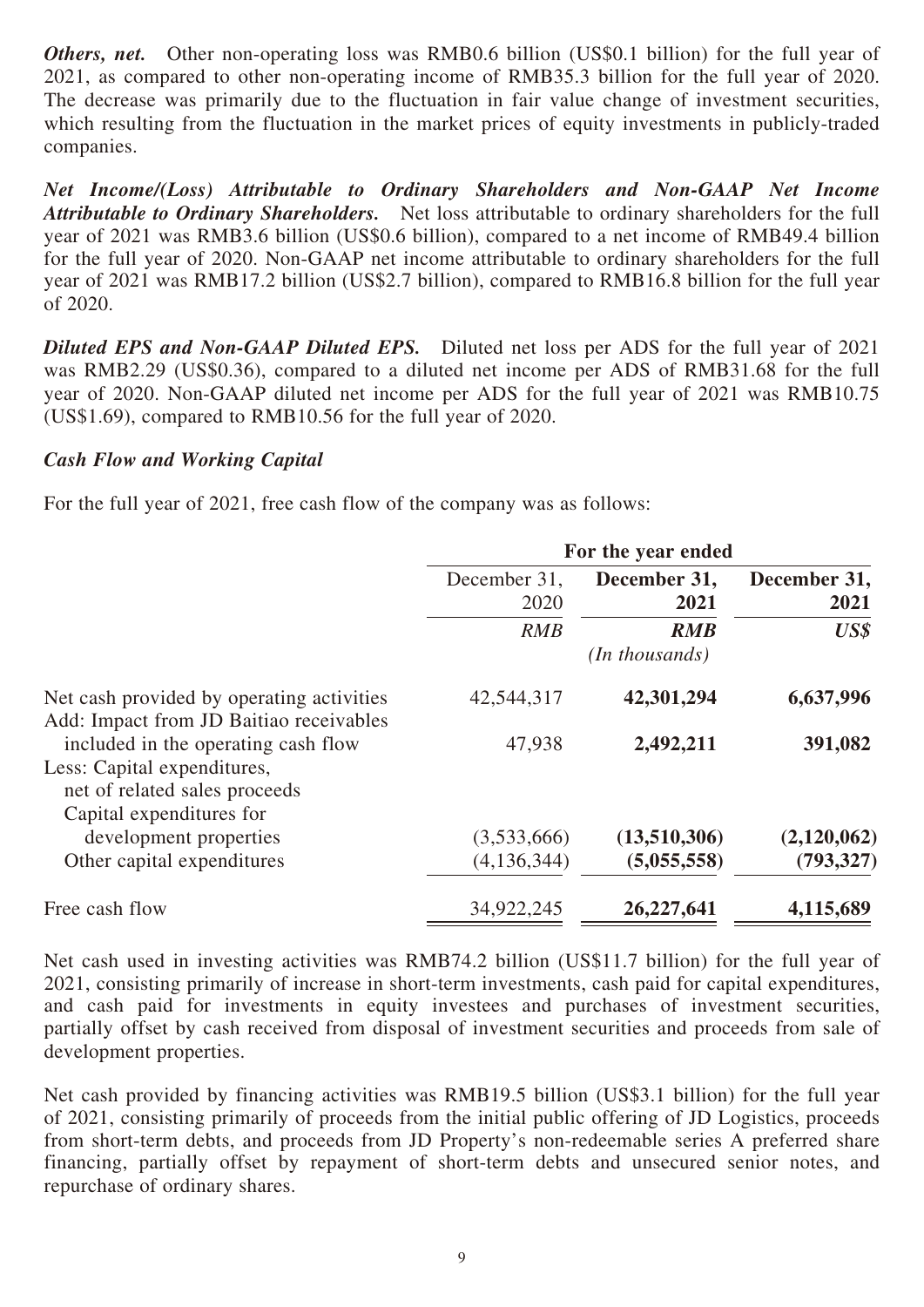### *Supplemental Information*

The company reports three segments, JD Retail, JD Logistics and New businesses. JD Retail mainly consists of online retail, online marketplace and marketing services in China. JD Logistics includes both internal and external logistics businesses. New businesses mainly include JD Property, Jingxi, overseas businesses and technology initiatives.

The table below sets forth the segment operating results, with prior period segment information retrospectively recast to conform to current period presentation:

|                                           |                      | For the three months ended |                      | For the year ended   |                      |                      |
|-------------------------------------------|----------------------|----------------------------|----------------------|----------------------|----------------------|----------------------|
|                                           | December 31,<br>2020 | December 31,<br>2021       | December 31,<br>2021 | December 31,<br>2020 | December 31,<br>2021 | December 31,<br>2021 |
|                                           | <b>RMB</b>           | RMB                        | US\$                 | <b>RMB</b>           | <b>RMB</b>           | US\$                 |
|                                           |                      | (In thousands)             |                      |                      | (In thousands)       |                      |
| Net revenues:                             |                      |                            |                      |                      |                      |                      |
| <b>JD</b> Retail                          | 206,044,441          | 249,869,245                | 39,209,937           | 693,964,540          | 866,302,539          | 135,941,772          |
| <b>JD</b> Logistics                       | 23,867,500           | 30,471,676                 | 4,781,671            | 73,374,716           | 104,693,402          | 16,428,679           |
| New businesses                            | 5,644,927            | 8,212,837                  | 1,288,774            | 17,601,552           | 26,063,231           | 4,089,891            |
| Inter-segment*                            | (11,368,139)         | (12,797,582)               | (2,008,220)          | (39, 944, 874)       | (46, 042, 537)       | (7,225,079)          |
| Total segment net revenues                | 224,188,729          | 275,756,176                | 43,272,162           | 744,995,934          | 951,016,635          | 149,235,263          |
| Unallocated items**                       | 139,426              | 150,981                    | 23,692               | 805,952              | 575,519              | 90,311               |
| Total consolidated                        |                      |                            |                      |                      |                      |                      |
| net revenues                              | 224,328,155          | 275,907,157                | 43,295,854           | 745,801,886          | 951,592,154          | 149, 325, 574        |
| Operating income/(loss):                  |                      |                            |                      |                      |                      |                      |
| <b>JD</b> Retail                          | 3,955,248            | 5,343,721                  | 838,546              | 20,610,903           | 26,612,604           | 4,176,098            |
| <b>JD</b> Logistics                       | (665, 702)           | 729,737                    | 114,512              | 1,097,940            | (1,827,056)          | (286,705)            |
| New businesses                            | (966, 840)           | (3,224,035)                | (505, 921)           | (4,723,209)          | (10,599,085)         | (1,663,228)          |
| Including: gain on<br>sale of development |                      |                            |                      |                      |                      |                      |
| properties                                | 1,109,179            | 18,192                     | 2,855                | 1,648,747            | 766,992              | 120,358              |
| Total segment                             |                      |                            |                      |                      |                      |                      |
| operating income                          | 2,322,706            | 2,849,423                  | 447,137              | 16,985,634           | 14,186,463           | 2,226,165            |
| Unallocated items**                       | (1,727,759)          | (3,241,410)                | (508, 648)           | (4, 642, 814)        | (10, 045, 513)       | (1,576,360)          |
| Total consolidated                        |                      |                            |                      |                      |                      |                      |
| operating income/(loss)                   | 594,947              | (391, 987)                 | (61, 511)            | 12,342,820           | 4,140,950            | 649,805              |

\* The inter-segment eliminations mainly consist of revenues from supply chain solutions and logistics services provided by JD Logistics to JD Retail, and property leasing services provided by JD Property to JD Logistics.

\*\* Unallocated items include share-based compensation, amortization of intangible assets resulting from assets and business acquisitions, effects of business cooperation arrangements, and impairment of goodwill and intangible assets, which are not allocated to segments.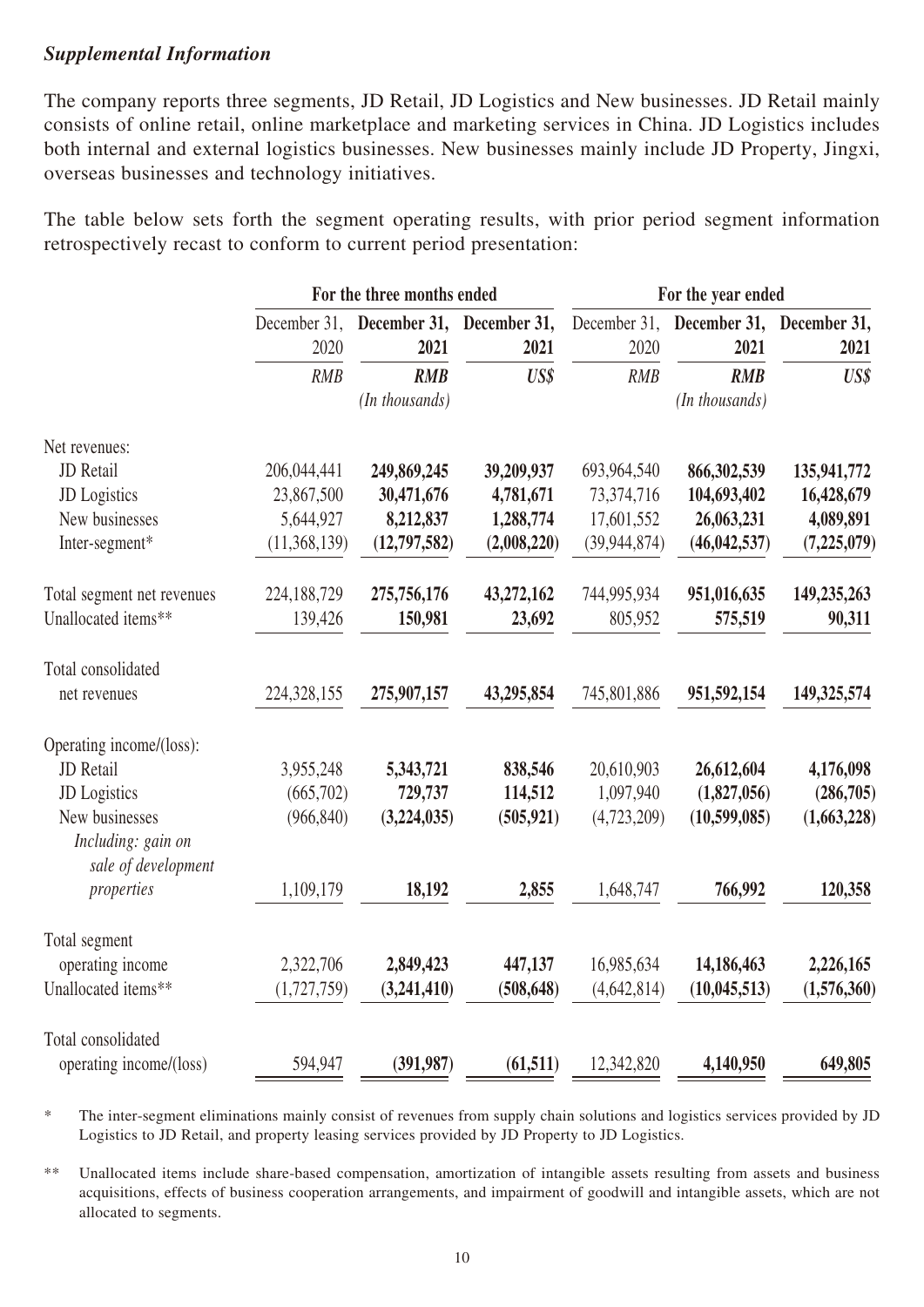The table below sets forth the revenue information:

|                              |                      | For the three months ended   |                                   | For the year ended   |                              |                      |
|------------------------------|----------------------|------------------------------|-----------------------------------|----------------------|------------------------------|----------------------|
|                              | December 31,<br>2020 | 2021                         | December 31, December 31,<br>2021 | December 31,<br>2020 | December 31,<br>2021         | December 31,<br>2021 |
|                              | <b>RMB</b>           | <b>RMB</b><br>(In thousands) | US\$                              | <b>RMB</b>           | <b>RMB</b><br>(In thousands) | US\$                 |
| Electronics and              |                      |                              |                                   |                      |                              |                      |
| home appliances revenues     | 115,819,247          | 140,931,723                  | 22, 115, 263                      | 400,927,285          | 492,592,257                  | 77,298,474           |
| General merchandise revenues | 76,380,715           | 93,743,101                   | 14,710,338                        | 250,951,955          | 323,062,620                  | 50,695,575           |
| Net product revenues         | 192,199,962          | 234,674,824                  | 36,825,601                        | 651,879,240          | 815, 654, 877                | 127,994,049          |
| Marketplace and              |                      |                              |                                   |                      |                              |                      |
| marketing revenues           | 17,480,690           | 22,238,762                   | 3,489,747                         | 53,472,718           | 72,118,163                   | 11,316,914           |
| Logistics and                |                      |                              |                                   |                      |                              |                      |
| other service revenues       | 14,647,503           | 18,993,571                   | 2,980,506                         | 40,449,928           | 63,819,114                   | 10,014,611           |
| Net service revenues         | 32,128,193           | 41,232,333                   | 6,470,253                         | 93,922,646           | 135,937,277                  | 21,331,525           |
| Total net revenues           | 224,328,155          | 275,907,157                  | 43,295,854                        | 745,801,886          | 951,592,154                  | 149,325,574          |

### **Recent Development**

### *Status Update of Acquisition of CNLP*

Since the previously announced entry into definitive agreement and potential mandatory conditional cash offer to acquire China Logistics Property Holdings Co., Ltd ("**CNLP**") on September 1, 2021, the transaction has progressed as planned. JD.com has begun to consolidate the financial results of CNLP into its own since March 1, 2022. JD.com held approximately 80% of CNLP's issued and outstanding shares as of March 1, 2022. The cash offer to acquire CNLP is still in process as of the date of this announcement.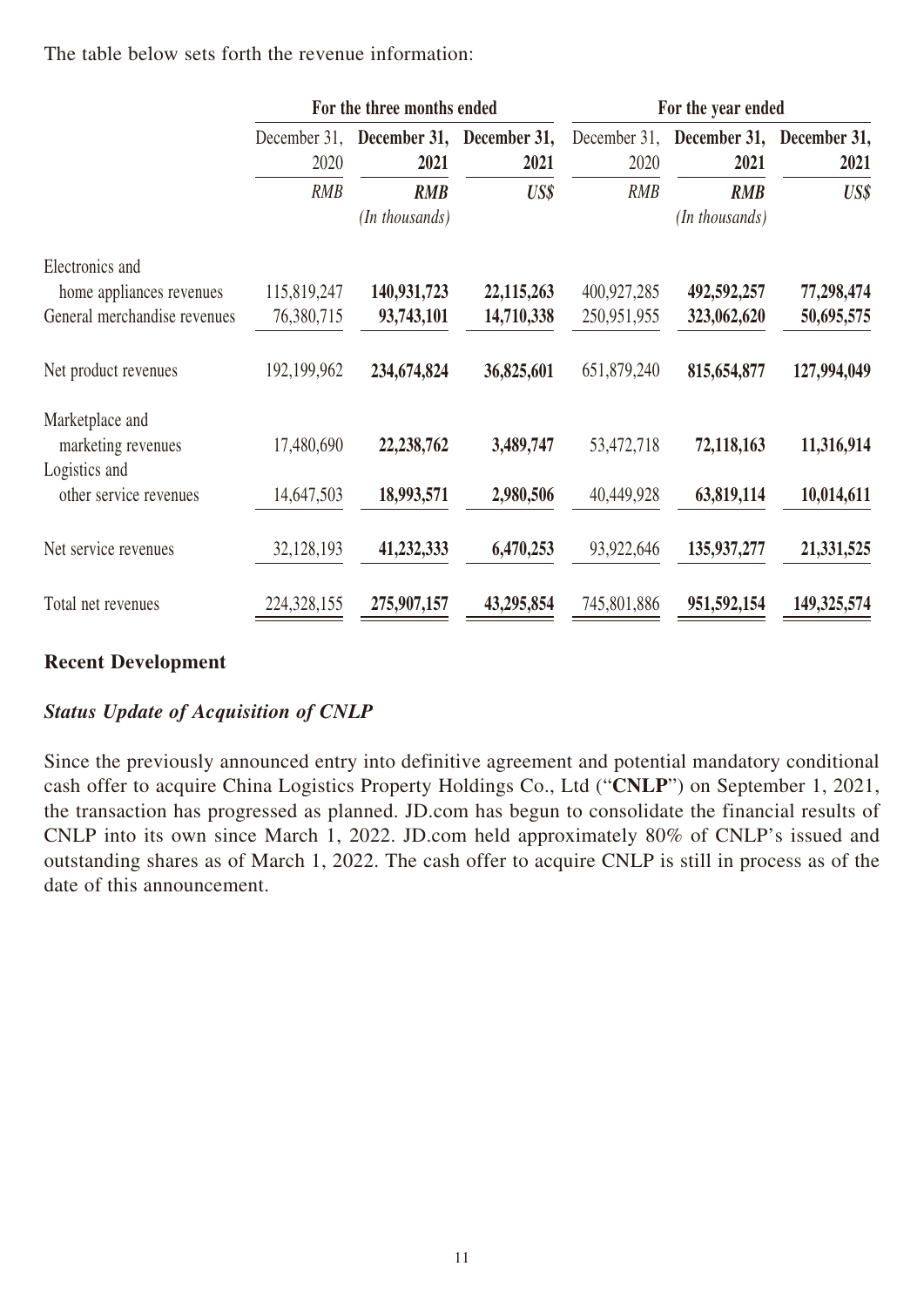### **Conference Call**

JD.com's management will hold a conference call at 7:00 am, Eastern Time on March 10, 2022, (8:00 pm, Beijing/Hong Kong Time on March 10, 2022) to discuss financial results for the fourth quarter and full year of 2021.

Please register in advance of the conference using the link provided below and dial in 10 minutes prior to the call, using participant dial-in numbers, Direct Event passcode and unique registrant ID which would be provided upon registering. You will be automatically linked to the live call after completion of this process, unless required to provide the conference ID below due to regional restrictions.

PRE-REGISTER LINK: http://apac.directeventreg.com/registration/event/1165506

CONFERENCE ID: 1165506

A telephone replay will be available from 10:00 am, Eastern Time on March 10, 2022 through 8:59 am, Eastern Time on March 17, 2022. The dial-in details are as follows:

| US Toll Free:  | $+1-855-452-5696$ or $+1-646-254-3697$ |
|----------------|----------------------------------------|
| International: | $+61-2-8199-0299$                      |
| Passcode:      | 1165506                                |

Additionally, a live and archived webcast of the conference call will also be available on the company's investor relations website at http://ir.jd.com.

### **About JD.com**

JD.com is a leading supply chain-based technology and service provider. The company's cuttingedge retail infrastructure seeks to enable consumers to buy whatever they want, whenever and wherever they want it. The company has opened its technology and infrastructure to partners, brands and other sectors, as part of its Retail as a Service offering to help drive productivity and innovation across a range of industries.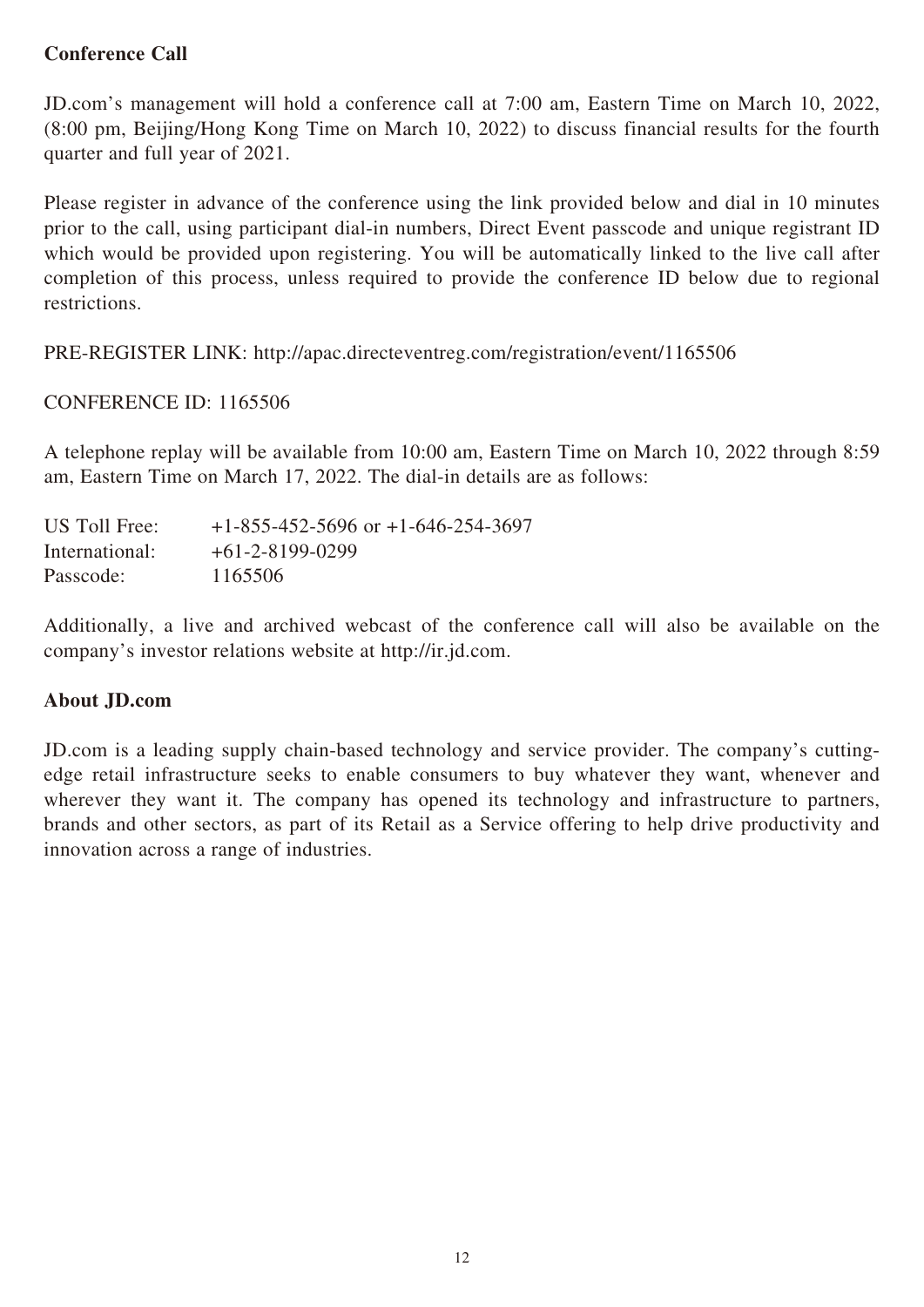#### **Non-GAAP Measures**

In evaluating the business, the company considers and uses non-GAAP measures, such as non-GAAP income/(loss) from operations, non-GAAP operating margin, non-GAAP net income/(loss) attributable to ordinary shareholders, non-GAAP net margin, free cash flow, non-GAAP EBITDA, non-GAAP EBITDA margin, non-GAAP net income/(loss) per share and non-GAAP net income/ (loss) per ADS, as supplemental measures to review and assess operating performance. The presentation of these non-GAAP financial measures is not intended to be considered in isolation or as a substitute for the financial information prepared and presented in accordance with accounting principles generally accepted in the United States of America ("**U.S. GAAP**"). The company defines non-GAAP income/(loss) from operations as income/(loss) from operations excluding share-based compensation, amortization of intangible assets resulting from assets and business acquisitions, effects of business cooperation arrangements, gain on sale of development properties and impairment of goodwill and intangible assets. The company defines non-GAAP net income/ (loss) attributable to ordinary shareholders as net income/(loss) attributable to ordinary shareholders excluding share-based compensation, amortization of intangible assets resulting from assets and business acquisitions, effects of business cooperation arrangements and non-compete agreements, gain/(loss) on disposals/deemed disposals of investments, reconciling items on the share of equity method investments, loss/(gain) from fair value change of long-term investments, impairment of goodwill, intangible assets and investments, gain and foreign exchange impact in relation to sale of development properties and tax effects on non-GAAP adjustments. The company defines free cash flow as operating cash flow adjusting the impact from JD Baitiao receivables included in the operating cash flow and capital expenditures, net of the proceeds from sale of development properties. Capital expenditures include purchase of property, equipment and software, cash paid for construction in progress, purchase of intangible assets and land use rights. The company defines non-GAAP EBITDA as non-GAAP income/(loss) from operations plus depreciation and amortization excluding amortization of intangible assets resulting from assets and business acquisitions. Non-GAAP basic net income/(loss) per share is calculated by dividing non-GAAP net income/(loss) attributable to ordinary shareholders by the weighted average number of ordinary shares outstanding during the periods. Non-GAAP diluted net income/(loss) per share is calculated by dividing non-GAAP net income/(loss) attributable to ordinary shareholders by the weighted average number of ordinary shares and dilutive potential ordinary shares outstanding during the periods, including the dilutive effect of share-based awards as determined under the treasury stock method. Non-GAAP net income/(loss) per ADS is equal to non-GAAP net income/(loss) per share multiplied by two.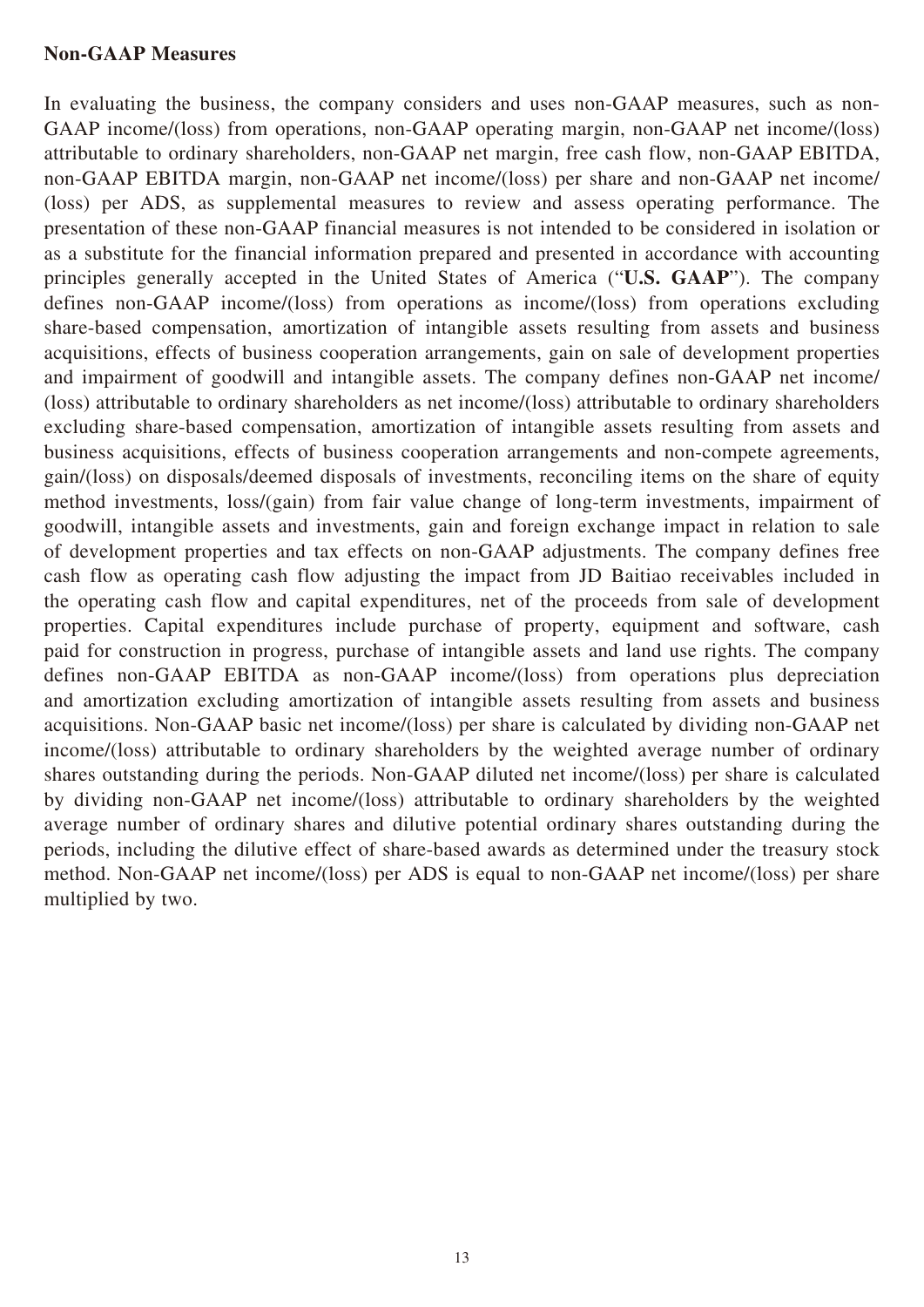The company presents these non-GAAP financial measures because they are used by management to evaluate operating performance and formulate business plans. Non-GAAP income/(loss) from operations, non-GAAP net income/(loss) attributable to ordinary shareholders and non-GAAP EBITDA reflect the company's ongoing business operations in a manner that allows more meaningful period-to-period comparisons. Free cash flow enables management to assess liquidity and cash flow while taking into account the impact from JD Baitiao receivables included in the operating cash flow and the demands that the expansion of fulfillment infrastructure and technology platform has placed on financial resources. The company believes that the use of the non-GAAP financial measures facilitates investors to understand and evaluate the company's current operating performance and future prospects in the same manner as management does, if they so choose. The company also believes that the non-GAAP financial measures provide useful information to both management and investors by excluding certain expenses, gain/loss and other items that are not expected to result in future cash payments or that are non-recurring in nature or may not be indicative of the company's core operating results and business outlook.

The non-GAAP financial measures have limitations as analytical tools. The company's non-GAAP financial measures do not reflect all items of income and expense that affect the company's operations or not represent the residual cash flow available for discretionary expenditures. Further, these non-GAAP measures may differ from the non-GAAP information used by other companies, including peer companies, and therefore their comparability may be limited. The company compensates for these limitations by reconciling the non-GAAP financial measures to the nearest U.S. GAAP performance measure, all of which should be considered when evaluating performance. The company encourages you to review the company's financial information in its entirety and not rely on a single financial measure.

### **CONTACTS:**

#### **Investor Relations**

Ruiyu Li Senior Director of Investor Relations +86 (10) 8912-6804 IR@JD.com

### **Media Relations**

+86 (10) 8911-6155 Press@JD.com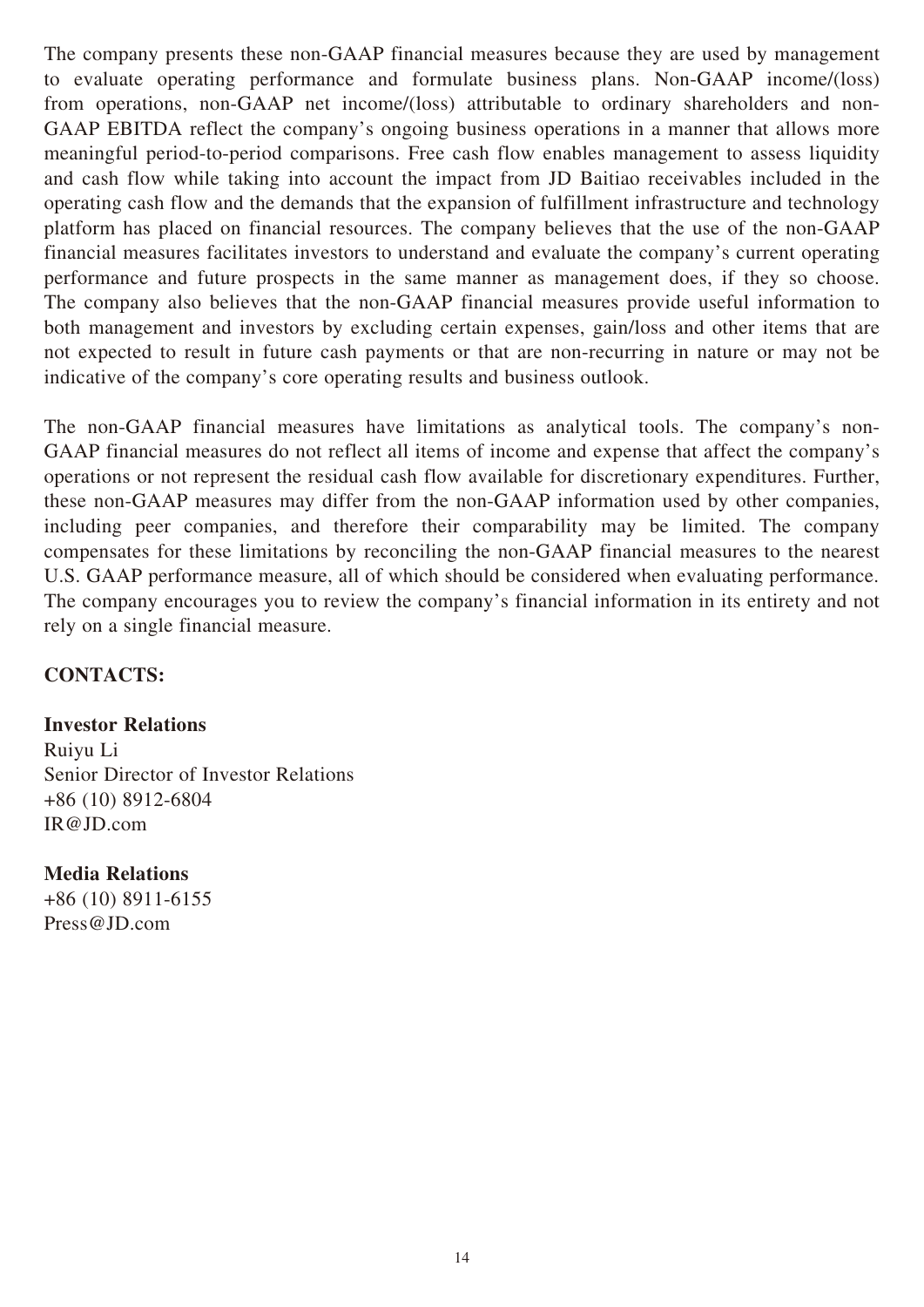#### **Safe Harbor Statement**

This announcement contains forward-looking statements. These statements are made under the "safe harbor" provisions of the U.S. Private Securities Litigation Reform Act of 1995. These forwardlooking statements can be identified by terminology such as "will," "expects," "anticipates," "future," "intends," "plans," "believes," "estimates," "confident" and similar statements. Among other things, the business outlook and quotations from management in this announcement, as well as JD.com's strategic and operational plans, contain forward-looking statements. JD.com may also make written or oral forward-looking statements in its periodic reports to the U.S. Securities and Exchange Commission (the "**SEC**"), in announcements made on the website of The Stock Exchange of Hong Kong Limited (the "**Hong Kong Stock Exchange**"), in its annual report to shareholders, in press releases and other written materials and in oral statements made by its officers, directors or employees to third parties. Statements that are not historical facts, including statements about JD.com's beliefs and expectations, are forward-looking statements. Forward-looking statements involve inherent risks and uncertainties. A number of factors could cause actual results to differ materially from those contained in any forward-looking statement, including but not limited to the following: JD.com's growth strategies; its future business development, results of operations and financial condition; its ability to attract and retain new customers and to increase revenues generated from repeat customers; its expectations regarding demand for and market acceptance of its products and services; trends and competition in China's e-commerce market; changes in its revenues and certain cost or expense items; the expected growth of the Chinese e-commerce market; laws, regulations and governmental policies relating to the industries in which JD.com or its business partners operate; potential changes in laws, regulations and governmental policies or changes in the interpretation and implementation of laws, regulations and governmental policies that could adversely affect the industries in which JD.com or its business partners operate, including, among others, initiatives to enhance supervision of companies listed on an overseas exchange and tighten scrutiny over data privacy and data security; risks associated with JD.com's acquisitions, investments and alliances, including fluctuation in the market value of JD.com's investment portfolio; impact of the COVID-19 pandemic; natural disasters and geopolitical events; change in tax rates and financial risks; intensity of competition; and general market and economic conditions in China and globally. Further information regarding these and other risks is included in JD.com's filings with the SEC and the announcements on the website of the Hong Kong Stock Exchange. All information provided herein is as of the date of this announcement, and JD.com undertakes no obligation to update any forward-looking statement, except as required under applicable law.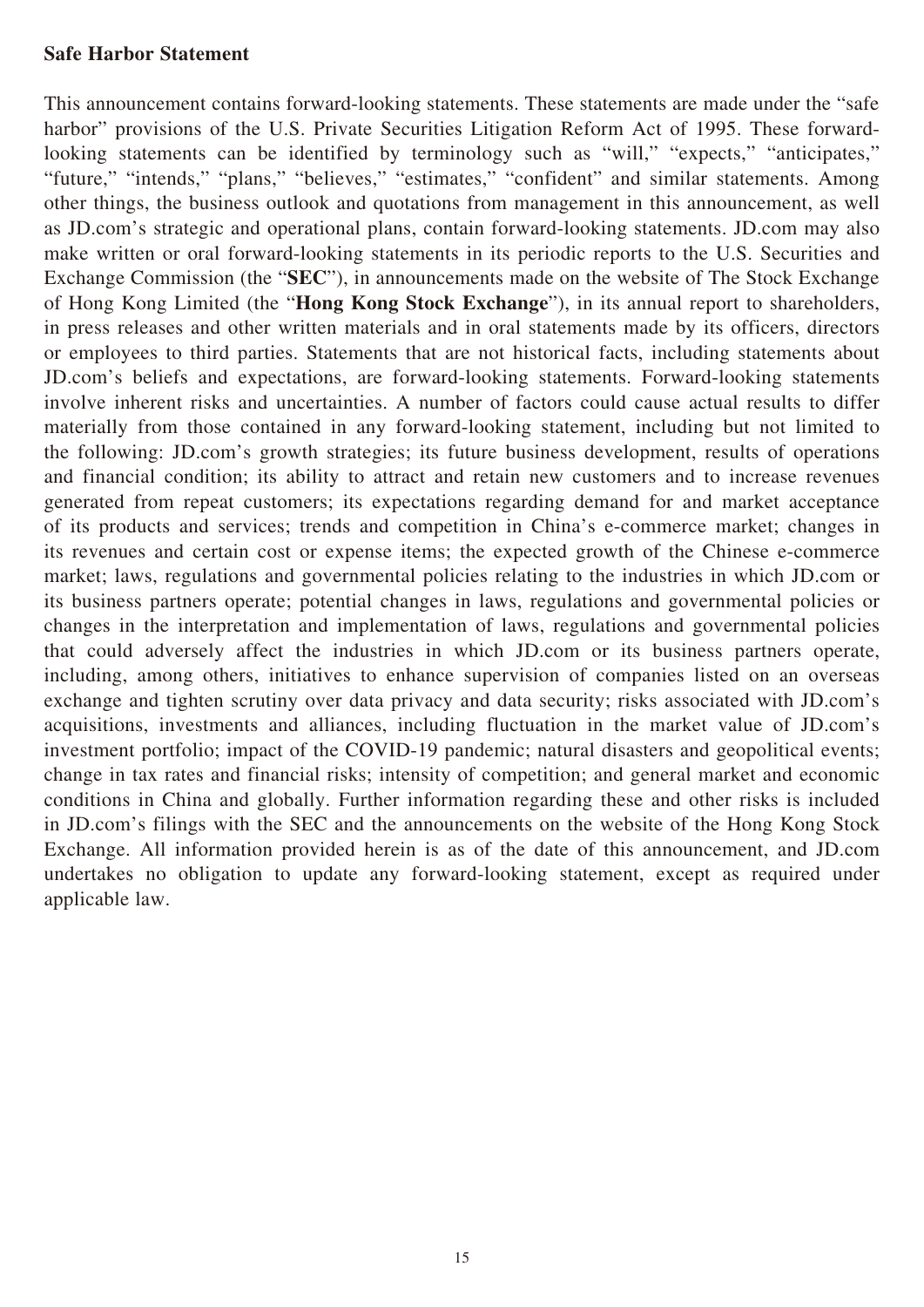# **JD.com, Inc. Unaudited Condensed Consolidated Balance Sheets**

*(In thousands, except otherwise noted)*

|                                       | As of                |                      |                      |  |
|---------------------------------------|----------------------|----------------------|----------------------|--|
|                                       | December 31,<br>2020 | December 31,<br>2021 | December 31,<br>2021 |  |
|                                       | RMB                  | RMB                  | US\$                 |  |
| <b>ASSETS</b>                         |                      |                      |                      |  |
| <b>Current assets</b>                 |                      |                      |                      |  |
| Cash and cash equivalents             | 86,084,857           | 70,766,531           | 11,104,813           |  |
| Restricted cash                       | 4,434,448            | 5,925,567            | 929,851              |  |
| Short-term investments                | 60,577,110           | 114,564,218          | 17,977,626           |  |
| Accounts receivable, net              |                      |                      |                      |  |
| (including JD Baitiao of RMB0.8)      |                      |                      |                      |  |
| billion and RMB2.5 billion as of      |                      |                      |                      |  |
| December 31, 2020 and 2021,           |                      |                      |                      |  |
| respectively) <sup>(1)</sup>          | 7,111,947            | 11,899,851           | 1,867,346            |  |
| Advance to suppliers                  | 3,767,933            | 3,958,727            | 621,211              |  |
| Inventories, net                      | 58,932,519           | 75,601,327           | 11,863,498           |  |
| Prepayments and other current assets  | 7,076,590            | 11,455,613           | 1,797,636            |  |
| Amount due from related parties       | 6,667,262            | 5,499,783            | 863,036              |  |
| Assets held for sale                  | 148,592              |                      |                      |  |
| <b>Total current assets</b>           | 234,801,258          | 299,671,617          | 47,025,017           |  |
| <b>Non-current assets</b>             |                      |                      |                      |  |
| Property, equipment and software, net | 22,596,570           | 32,944,163           | 5,169,658            |  |
| Construction in progress              | 7,906,406            | 5,817,268            | 912,856              |  |
| Intangible assets, net                | 6,462,888            | 5,836,688            | 915,904              |  |
| Land use rights, net                  | 11,124,913           | 14,327,797           | 2,248,344            |  |
| Operating lease right-of-use assets   | 15,484,082           | 19,987,335           | 3,136,449            |  |
| Goodwill                              | 10,904,409           | 12,433,068           | 1,951,020            |  |
| Investment in equity investees        | 58,501,329           | 63,222,474           | 9,920,986            |  |
| Investment securities                 | 39,085,150           | 19,088,047           | 2,995,331            |  |
| Deferred tax assets                   | 532,746              | 1,110,891            | 174,323              |  |
| Other non-current assets              | 13,315,844           | 21,803,781           | 3,421,488            |  |
| Amount due from related parties       | 242,527              | 263,588              | 41,363               |  |
| Assets held for sale                  | 1,329,672            |                      |                      |  |
| <b>Total non-current assets</b>       | 187,486,536          | 196,835,100          | 30,887,722           |  |
| <b>Total assets</b>                   | 422,287,794          | 496,506,717          | 77,912,739           |  |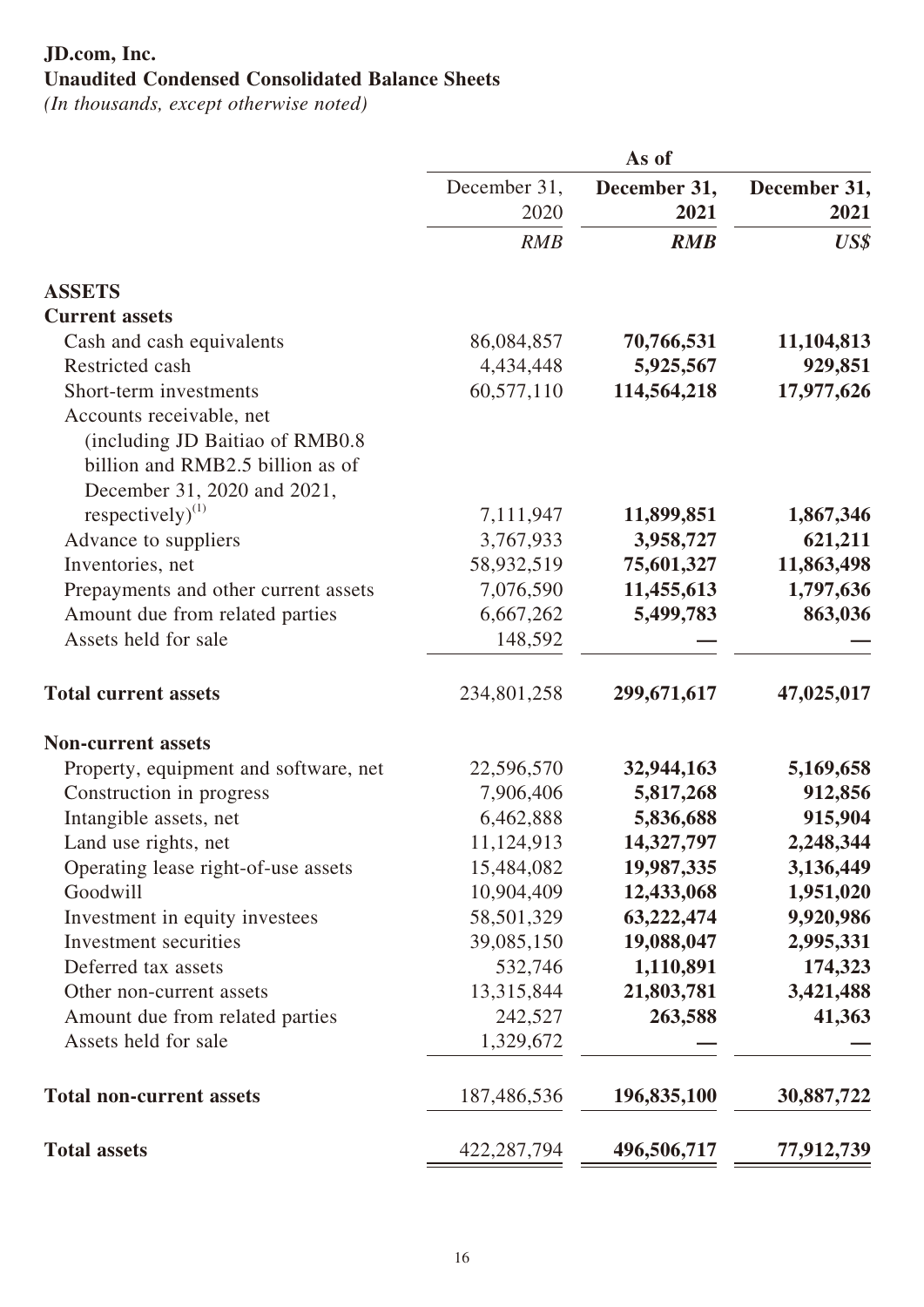### **JD.com, Inc. Unaudited Condensed Consolidated Balance Sheets**

*(In thousands, except otherwise noted)*

|                                      | As of                |                      |                      |  |
|--------------------------------------|----------------------|----------------------|----------------------|--|
|                                      | December 31,<br>2020 | December 31,<br>2021 | December 31,<br>2021 |  |
|                                      |                      | RMB                  |                      |  |
|                                      | RMB                  |                      | US\$                 |  |
| <b>LIABILITIES</b>                   |                      |                      |                      |  |
| <b>Current liabilities</b>           |                      |                      |                      |  |
| Short-term debts                     |                      | 4,367,675            | 685,384              |  |
| Accounts payable                     | 106,818,425          | 140,484,105          | 22,045,022           |  |
| Advance from customers               | 20,998,001           | 29, 105, 767         | 4,567,330            |  |
| Deferred revenues                    | 3,417,313            | 3,457,907            | 542,621              |  |
| Taxes payable                        | 3,029,416            | 2,567,686            | 402,926              |  |
| Amount due to related parties        | 585,324              | 519,023              | 81,446               |  |
| Accrued expenses and other current   |                      |                      |                      |  |
| liabilities                          | 30,034,571           | 34,468,548           | 5,408,867            |  |
| Operating lease liabilities          | 5,513,534            | 6,664,839            | 1,045,859            |  |
| Unsecured senior notes               | 3,259,882            |                      |                      |  |
| Liabilities held for sale            | 360,196              |                      |                      |  |
| <b>Total current liabilities</b>     | 174,016,662          | 221,635,550          | 34,779,455           |  |
| <b>Non-current liabilities</b>       |                      |                      |                      |  |
| Deferred revenues                    | 1,617,844            | 1,296,758            | 203,490              |  |
| Unsecured senior notes               | 9,594,556            | 9,385,959            | 1,472,862            |  |
| Deferred tax liabilities             | 1,921,831            | 1,897,164            | 297,706              |  |
| Long-term borrowings                 | 2,936,205            |                      |                      |  |
| Operating lease liabilities          | 10,249,957           | 13,720,797           | 2,153,092            |  |
| Other non-current liabilities        | 331,623              | 1,786,364            | 280,319              |  |
| <b>Total non-current liabilities</b> | 26,652,016           | 28,087,042           | 4,407,469            |  |
| <b>Total liabilities</b>             | 200,668,678          | 249,722,592          | 39,186,924           |  |

(1) JD Technology performs credit risk assessment services for JD Baitiao business and absorbs the credit risk of the underlying Baitiao receivables. Facilitated by JD Technology, the company periodically securitizes Baitiao receivables through the transfer of those assets to securitization plans and derecognizes the related Baitiao receivables through sales type arrangements.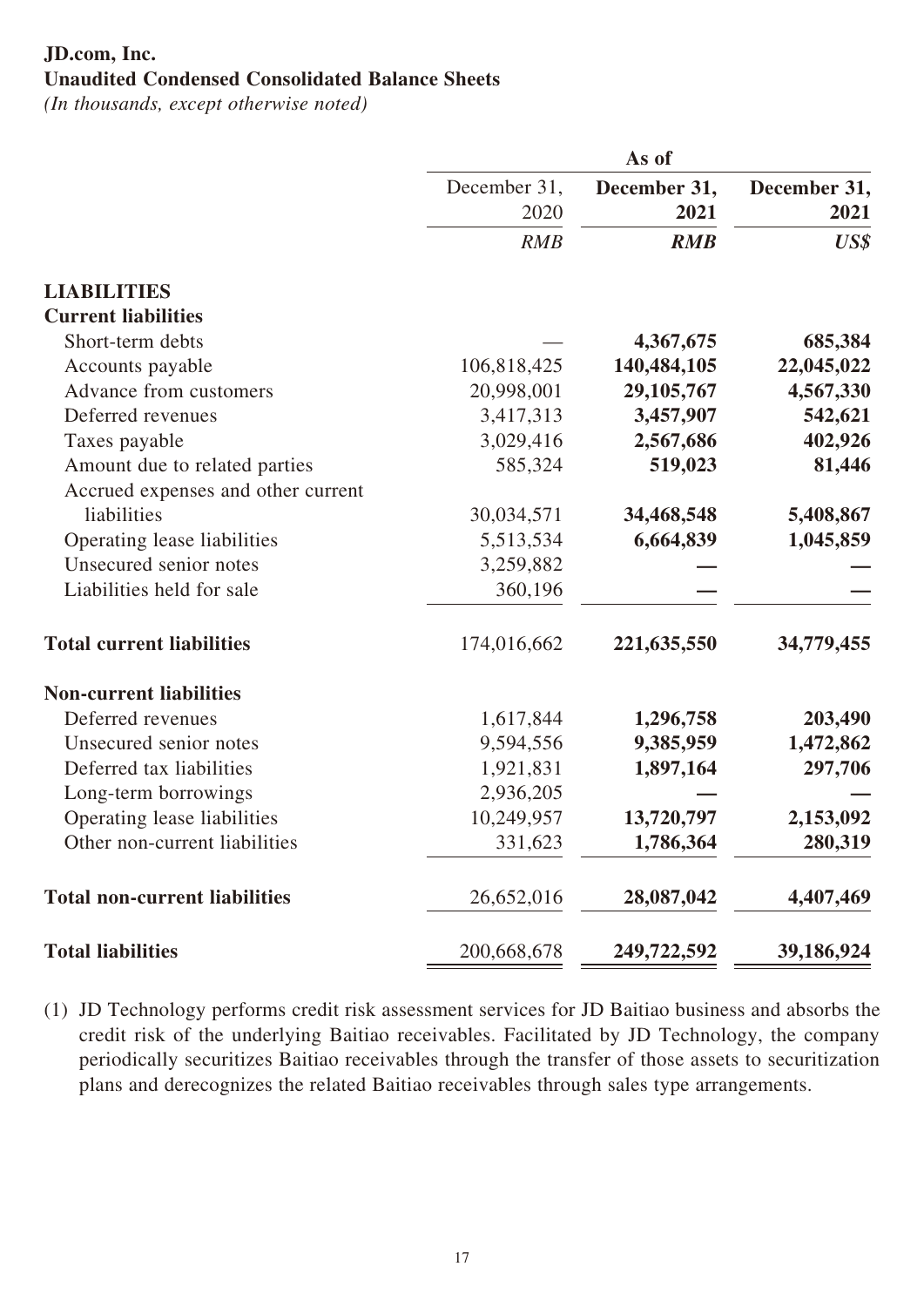### **JD.com, Inc. Unaudited Condensed Consolidated Balance Sheets**

*(In thousands, except otherwise noted)*

|                                               | As of                |                      |                      |  |  |  |
|-----------------------------------------------|----------------------|----------------------|----------------------|--|--|--|
|                                               | December 31,<br>2020 | December 31,<br>2021 | December 31,<br>2021 |  |  |  |
|                                               | RMB                  | <b>RMB</b>           | US\$                 |  |  |  |
| <b>MEZZANINE EQUITY</b>                       |                      |                      |                      |  |  |  |
| <b>Convertible redeemable non-controlling</b> |                      |                      |                      |  |  |  |
| interests                                     | 17, 133, 208         | 1,211,901            | 190,174              |  |  |  |
| <b>SHAREHOLDERS' EQUITY</b>                   |                      |                      |                      |  |  |  |
| Total JD.com, Inc. shareholders' equity       |                      |                      |                      |  |  |  |
| (US\$0.00002 par value,                       |                      |                      |                      |  |  |  |
| 100,000,000 shares authorized,                |                      |                      |                      |  |  |  |
| 3,159,309 shares issued and                   |                      |                      |                      |  |  |  |
| $3,110,792$ shares outstanding as of          |                      |                      |                      |  |  |  |
| December 31, 2021)                            | 187, 543, 295        | 208,911,653          | 32,782,797           |  |  |  |
| Non-controlling interests                     | 16,942,613           | 36,660,571           | 5,752,844            |  |  |  |
| <b>Total shareholders' equity</b>             | 204,485,908          | 245,572,224          | 38,535,641           |  |  |  |
| Total liabilities, mezzanine equity and       |                      |                      |                      |  |  |  |
| shareholders' equity                          | 422, 287, 794        | 496,506,717          | 77,912,739           |  |  |  |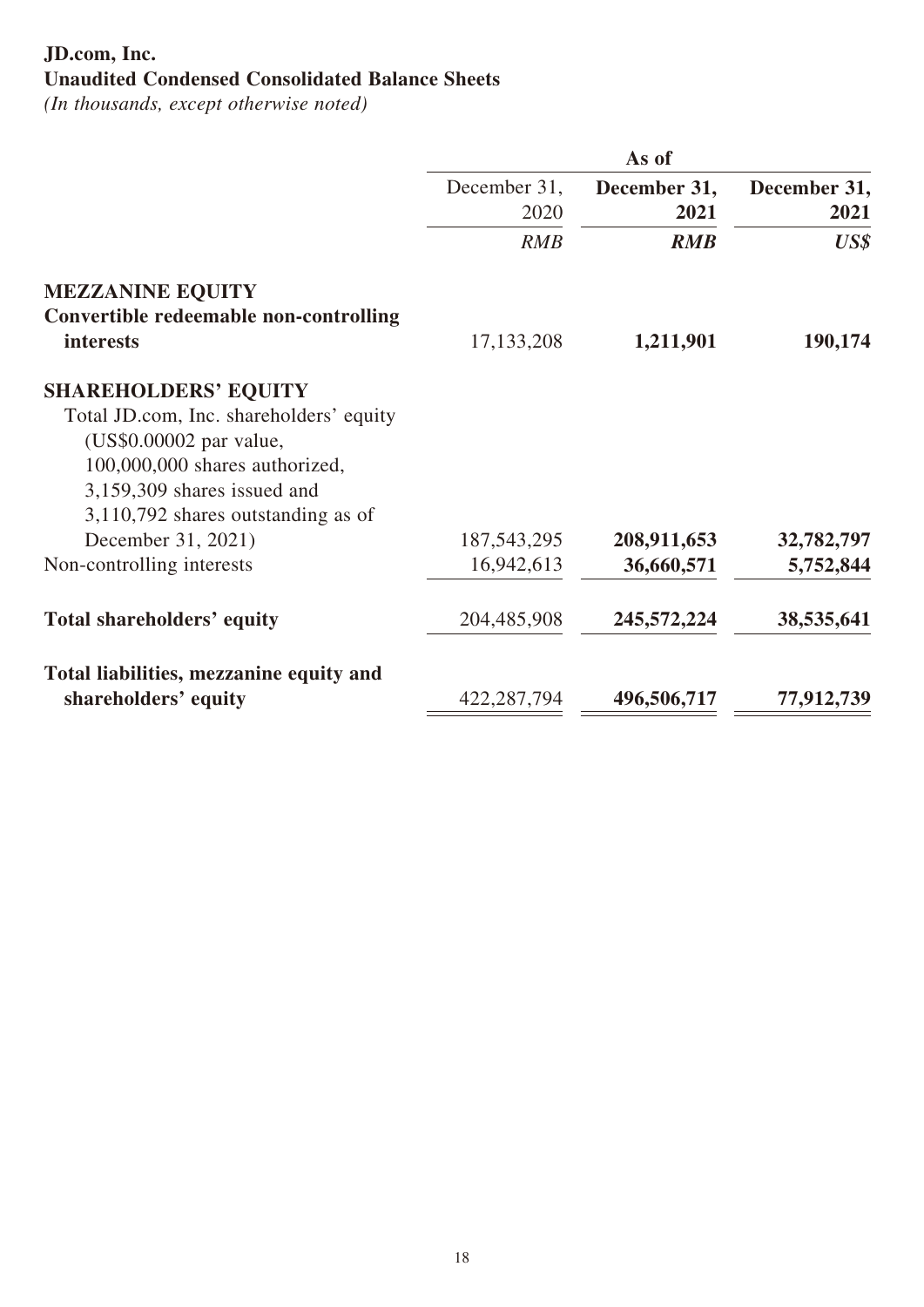### **JD.com, Inc. Unaudited Condensed Consolidated Statements of Operations**

*(In thousands, except per share data)*

|                                           | For the three months ended |                 |                  | For the year ended |                 |                  |
|-------------------------------------------|----------------------------|-----------------|------------------|--------------------|-----------------|------------------|
|                                           | December 31,               | December 31,    | December 31,     | December 31,       | December 31,    | December 31,     |
|                                           | 2020                       | 2021            | 2021             | 2020               | 2021            | 2021             |
|                                           | RMB                        | <b>RMB</b>      | $\overline{USS}$ | <b>RMB</b>         | <b>RMB</b>      | $\overline{USS}$ |
| Net revenues                              |                            |                 |                  |                    |                 |                  |
| Net product revenues                      | 192,199,962                | 234,674,824     | 36,825,601       | 651,879,240        | 815,654,877     | 127,994,049      |
| Net service revenues                      | 32,128,193                 | 41,232,333      | 6,470,253        | 93,922,646         | 135,937,277     | 21, 331, 525     |
| <b>Total net revenues</b>                 | 224,328,155                | 275,907,157     | 43,295,854       | 745,801,886        | 951,592,154     | 149, 325, 574    |
| Cost of revenues                          | (193, 185, 835)            | (238, 784, 815) | (37, 470, 548)   | (636, 693, 551)    | (822, 525, 462) | (129, 072, 194)  |
| Fulfillment                               | (14,752,007)               | (16,326,841)    | (2,562,038)      | (48,700,211)       | (59, 055, 207)  | (9,267,051)      |
| Marketing                                 | (10, 423, 229)             | (13, 362, 697)  | (2,096,899)      | (27, 155, 972)     | (38,743,040)    | (6,079,628)      |
| Research and development                  | (4,503,450)                | (4,105,119)     | (644, 183)       | (16, 148, 948)     | (16, 332, 036)  | (2,562,853)      |
| General and administrative                | (1,977,866)                | (3,737,864)     | (586, 552)       | (6,409,131)        | (11, 562, 451)  | (1,814,401)      |
| Gain on sale of<br>development properties | 1,109,179                  | 18,192          | 2,855            | 1,648,747          | 766,992         | 120,358          |
| Income/(Loss) from                        |                            |                 |                  |                    |                 |                  |
| operations <sup><math>(2)(3)</math></sup> | 594,947                    | (391, 987)      | (61,511)         | 12,342,820         | 4,140,950       | 649,805          |
| Other income/(expenses)                   |                            |                 |                  |                    |                 |                  |
| Share of results of                       |                            |                 |                  |                    |                 |                  |
| equity investees                          | 1,679,822                  | (4,272,346)     | (670, 424)       | 4,291,453          | (4,918,023)     | (771, 745)       |
| Interest expense                          | (296,061)                  | (447,170)       | (70, 171)        | (1,125,181)        | (1,213,455)     | (190, 418)       |
| Others, $net^{(4)}$                       | 21,971,125                 | (21,994)        | (3,451)          | 35,309,799         | (590, 222)      | (92, 618)        |
| Income/(loss) before tax                  | 23,949,833                 | (5, 133, 497)   | (805, 557)       | 50,818,891         | (2,580,750)     | (404, 976)       |
| Income tax<br>benefits/(expenses)         | 331,722                    | (185, 223)      | (29,066)         | (1,481,645)        | (1,886,535)     | (296, 039)       |
| Net income/(loss)                         | 24, 281, 555               | (5,318,720)     | (834, 623)       | 49, 337, 246       | (4, 467, 285)   | (701, 015)       |
| Net loss attributable to                  |                            |                 |                  |                    |                 |                  |
| non-controlling                           |                            |                 |                  |                    |                 |                  |
| interests shareholders                    | (46, 941)                  | (158, 840)      | (24, 925)        | (74, 618)          | (923, 696)      | (144, 948)       |
| Net income attributable                   |                            |                 |                  |                    |                 |                  |
| to mezzanine equity                       |                            |                 |                  |                    |                 |                  |
| classified as                             |                            |                 |                  |                    |                 |                  |
| non-controlling                           |                            |                 |                  |                    |                 |                  |
| interests shareholders                    | 3,045                      | 4,688           | 736              | 6,641              | 15,965          | 2,505            |
| Net income/(loss)                         |                            |                 |                  |                    |                 |                  |
| attributable to ordinary                  |                            |                 |                  |                    |                 |                  |
| shareholders                              | 24,325,451                 | (5,164,568)     | (810, 434)       | 49,405,223         | (3,559,554)     | (558, 572)       |
| Net income/(loss) per share:              |                            |                 |                  |                    |                 |                  |
| <b>Basic</b>                              | 7.84                       | (1.66)          | (0.26)           | 16.35              | (1.15)          | (0.18)           |
| Diluted                                   | 7.59                       | (1.66)          | (0.26)           | 15.84              | (1.15)          | (0.18)           |
| Net income/(loss) per ADS:                |                            |                 |                  |                    |                 |                  |
| <b>Basic</b>                              | 15.68                      | (3.32)          | (0.52)           | 32.70              | (2.29)          | (0.36)           |
| Diluted                                   | 15.18                      | (3.33)          | (0.52)           | 31.68              | (2.29)          | (0.36)           |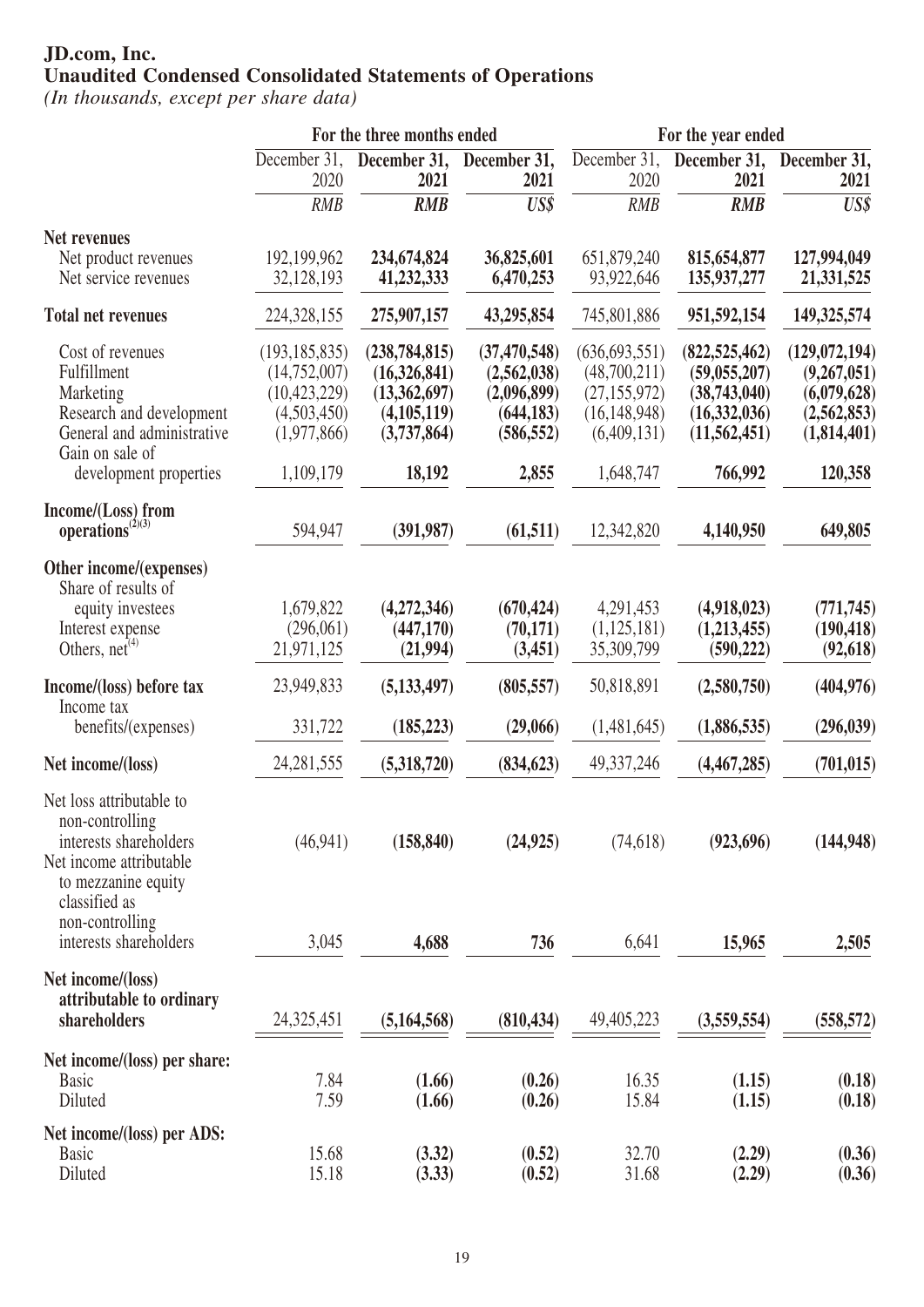# **JD.com, Inc. Unaudited Condensed Consolidated Statements of Operations**

*(In thousands, except per share data)*

|     |                                                                                                                                                | For the three months ended |                                        |            |             | For the year ended |                                        |
|-----|------------------------------------------------------------------------------------------------------------------------------------------------|----------------------------|----------------------------------------|------------|-------------|--------------------|----------------------------------------|
|     |                                                                                                                                                |                            | December 31, December 31, December 31, |            |             |                    | December 31, December 31, December 31, |
|     |                                                                                                                                                | 2020                       | 2021                                   | 2021       | 2020        | 2021               | 2021                                   |
|     |                                                                                                                                                | RMB                        | <b>RMB</b>                             | US\$       | <b>RMB</b>  | <b>RMB</b>         | US\$                                   |
| (2) | Includes share-based compensation expenses as follows:                                                                                         |                            |                                        |            |             |                    |                                        |
|     | Cost of revenues                                                                                                                               | (32,550)                   | (33,714)                               | (5,290)    | (98, 168)   | (102, 407)         | (16,070)                               |
|     | Fulfillment                                                                                                                                    | (296, 175)                 | (274, 971)                             | (43, 149)  | (646,331)   | (881, 541)         | (138, 333)                             |
|     | Marketing                                                                                                                                      | (128,598)                  | (172, 635)                             | (27,090)   | (346, 952)  | (585, 611)         | (91, 895)                              |
|     | Research and                                                                                                                                   |                            |                                        |            |             |                    |                                        |
|     | development                                                                                                                                    | (464, 941)                 | (430, 724)                             | (67,590)   | (1,400,067) | (1,781,260)        | (279, 519)                             |
|     | General and                                                                                                                                    |                            |                                        |            |             |                    |                                        |
|     | administrative                                                                                                                                 | (572, 387)                 | (2,103,300)                            | (330, 054) | (1,664,415) | (5,783,165)        | (907, 504)                             |
| (3) | Includes amortization of business cooperation arrangement and intangible assets resulting from assets and business<br>acquisitions as follows: |                            |                                        |            |             |                    |                                        |
|     | Fulfillment                                                                                                                                    | (51, 584)                  | (55, 957)                              | (8,781)    | (192, 801)  | (219,941)          | (34,514)                               |
|     | Marketing                                                                                                                                      | (218,936)                  | (217,526)                              | (34, 135)  | (692, 471)  | (854,379)          | (134,071)                              |
|     | Research and                                                                                                                                   |                            |                                        |            |             |                    |                                        |
|     | development                                                                                                                                    | (24,700)                   | (26,250)                               | (4,119)    | (98, 800)   | (103,966)          | (16,315)                               |
|     | General and                                                                                                                                    |                            |                                        |            |             |                    |                                        |
|     | administrative                                                                                                                                 | (77, 314)                  | (77, 314)                              | (12, 132)  | (308,761)   | (308, 762)         | (48, 451)                              |

(4) Others are other non-operating income/(loss), primarily consist of gains/(losses) from fair value change of long-term investments, gains/(losses) from business and investment disposals, impairment of investments, government incentives, interest income and foreign exchange gains/(losses).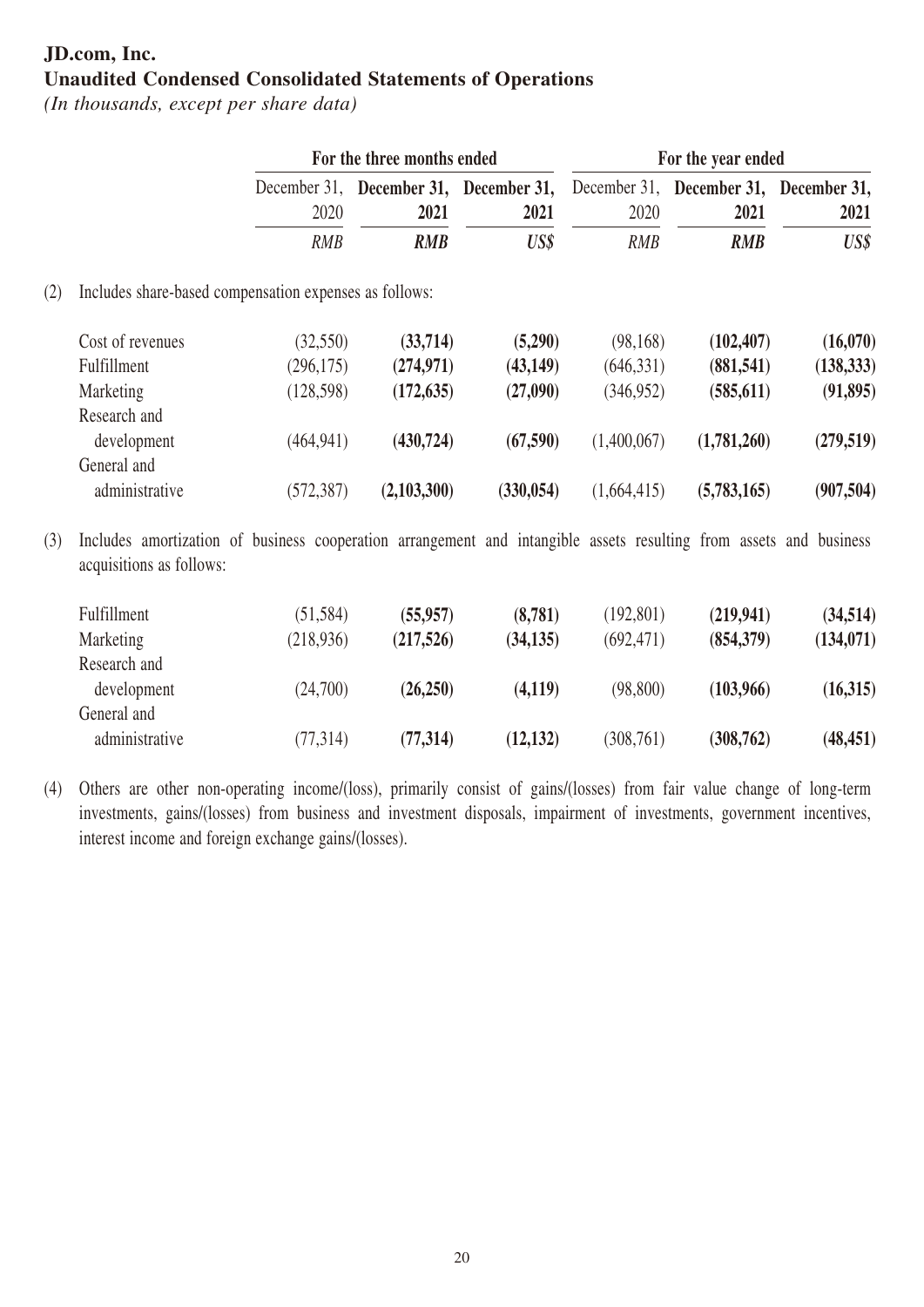# **JD.com, Inc. Unaudited Non-GAAP Net Income Per Share and Per ADS**

*(In thousands, except per share data)*

|                                                                        | For the three months ended |                                                |           |            | For the year ended                             |           |
|------------------------------------------------------------------------|----------------------------|------------------------------------------------|-----------|------------|------------------------------------------------|-----------|
|                                                                        | 2020                       | December 31, December 31, December 31,<br>2021 | 2021      | 2020       | December 31, December 31, December 31,<br>2021 | 2021      |
|                                                                        | <b>RMB</b>                 | <b>RMB</b>                                     | US\$      | <b>RMB</b> | <b>RMB</b>                                     | US\$      |
| <b>Non-GAAP</b> net income<br>attributable to ordinary<br>shareholders | 2,386,234                  | 3,564,946                                      | 559,418   | 16,827,643 | 17,207,096                                     | 2,700,168 |
| Weighted average number                                                |                            |                                                |           |            |                                                |           |
| of shares:                                                             |                            |                                                |           |            |                                                |           |
| <b>Basic</b>                                                           | 3,102,969                  | 3,110,714                                      | 3,110,714 | 3,021,809  | 3,107,437                                      | 3,107,437 |
| Diluted                                                                | 3,204,906                  | 3,110,714                                      | 3,110,714 | 3,109,024  | 3,107,437                                      | 3,107,437 |
| Diluted (Non-GAAP)                                                     | 3,204,906                  | 3,192,988                                      | 3,192,988 | 3,109,024  | 3,194,405                                      | 3,194,405 |
| <b>Non-GAAP</b> net income                                             |                            |                                                |           |            |                                                |           |
| per share:                                                             |                            |                                                |           |            |                                                |           |
| <b>Basic</b>                                                           | 0.77                       | 1.15                                           | 0.18      | 5.57       | 5.54                                           | 0.87      |
| Diluted                                                                | 0.74                       | 1.11                                           | 0.17      | 5.28       | 5.38                                           | 0.84      |
| <b>Non-GAAP</b> net income                                             |                            |                                                |           |            |                                                |           |
| per ADS:                                                               |                            |                                                |           |            |                                                |           |
| <b>Basic</b>                                                           | 1.54                       | 2.29                                           | 0.36      | 11.14      | 11.07                                          | 1.74      |
| Diluted                                                                | 1.49                       | 2.21                                           | 0.35      | 10.56      | 10.75                                          | 1.69      |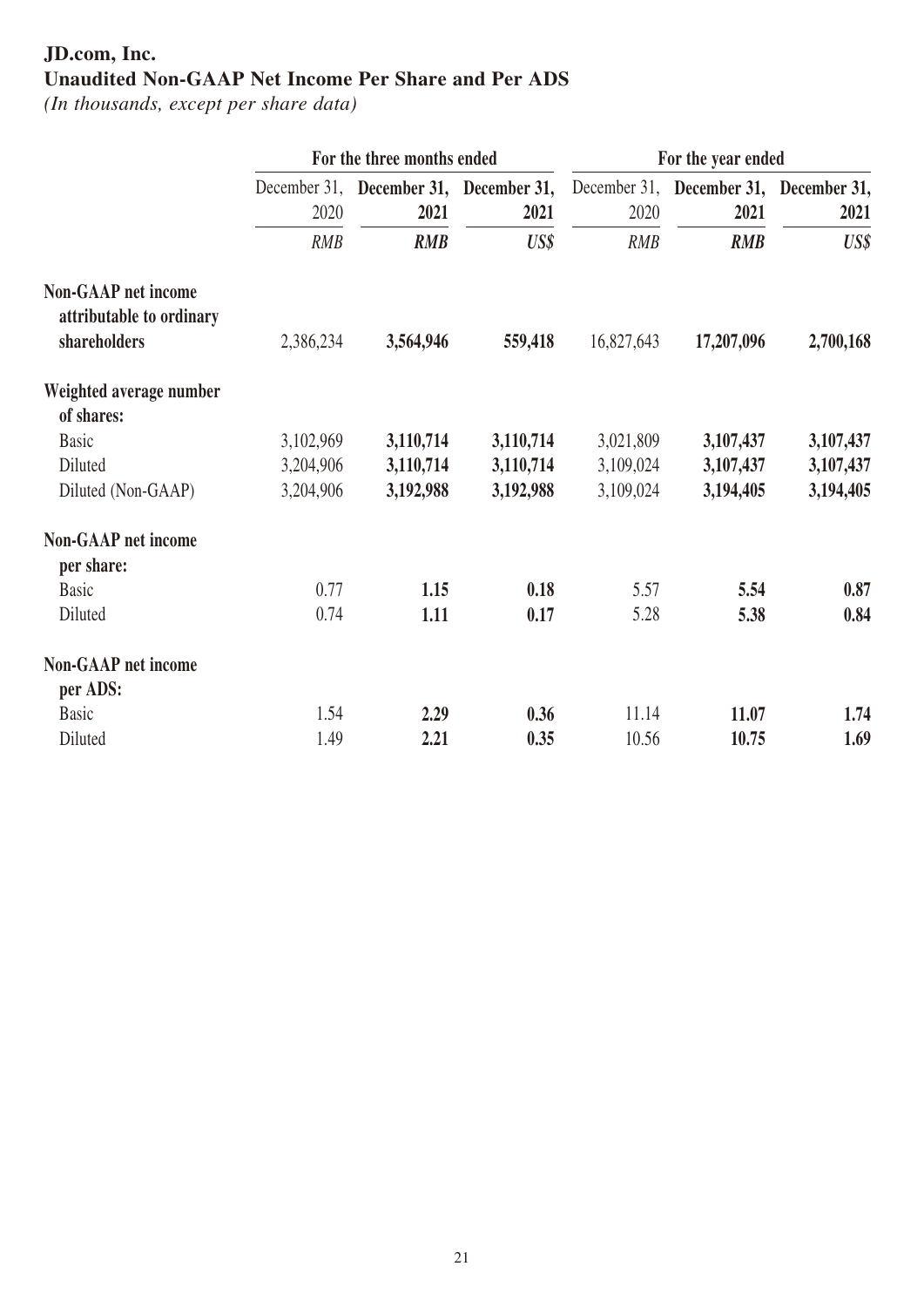### **JD.com, Inc. Unaudited Condensed Consolidated Statements of Cash Flows and Free Cash Flow** *(In thousands)*

|                                                                                                                                 |                      | For the three months ended |                                   | For the year ended   |                                   |                |
|---------------------------------------------------------------------------------------------------------------------------------|----------------------|----------------------------|-----------------------------------|----------------------|-----------------------------------|----------------|
|                                                                                                                                 | December 31,<br>2020 | 2021                       | December 31, December 31,<br>2021 | December 31,<br>2020 | December 31, December 31,<br>2021 | 2021           |
|                                                                                                                                 | <b>RMB</b>           | <b>RMB</b>                 | US\$                              | <b>RMB</b>           | <b>RMB</b>                        | US\$           |
| Net cash provided by<br>operating activities<br>Net cash used in investing                                                      | 5,213,568            | 6,472,325                  | 1,015,649                         | 42,544,317           | 42,301,294                        | 6,637,996      |
| activities                                                                                                                      | (13,705,425)         | (18, 785, 343)             | (2,947,830)                       | (57,810,588)         | (74, 247, 932)                    | (11, 651, 121) |
| Net cash provided by/(used in)<br>financing activities<br>Effect of exchange rate<br>changes on cash,                           | 23,412,604           | (3,426,454)                | (537, 685)                        | 71,071,595           | 19,503,296                        | 3,060,493      |
| cash equivalents and<br>restricted cash                                                                                         | (2,971,701)          | (1,438,118)                | (225, 672)                        | (5,082,380)          | (1, 499, 783)                     | (235, 348)     |
| Net increase/(decrease) in<br>cash, cash equivalents and<br>restricted cash<br>Cash, cash equivalents and<br>restricted cash at | 11,949,046           | (17, 177, 590)             | (2,695,538)                       | 50,722,944           | (13, 943, 125)                    | (2,187,980)    |
| beginning of period $(5)$                                                                                                       | 78,686,177           | 93,869,688                 | 14,730,202                        | 39,912,279           | 90,635,223                        | 14,222,644     |
| Cash, cash equivalents and<br>restricted cash at end<br>of period <sup>(5)</sup>                                                | 90,635,223           | 76,692,098                 | 12,034,664                        | 90,635,223           | 76,692,098                        | 12,034,664     |
| Net cash provided by<br>operating activities<br>Add: Impact from JD Baitiao<br>receivables included                             | 5,213,568            | 6,472,325                  | 1,015,649                         | 42,544,317           | 42,301,294                        | 6,637,996      |
| in the operating cash flow<br>Add/(Less): Capital<br>expenditures, net of<br>related sales proceeds<br>Capital expenditures for | 207,102              | 1,300,928                  | 204,144                           | 47,938               | 2,492,211                         | 391,082        |
| development properties                                                                                                          | 1,125,815            | (3,866,523)                | (606,741)                         | (3,533,666)          | (13,510,306)                      | (2,120,062)    |
| Other capital expenditures                                                                                                      | (1,971,418)          | (1,615,101)                | (253, 445)                        | (4, 136, 344)        | (5,055,558)                       | (793, 327)     |
| Free cash flow                                                                                                                  | 4,575,067            | 2,291,629                  | 359,607                           | 34,922,245           | 26,227,641                        | 4,115,689      |

(5) Including cash, cash equivalents and restricted cash classified as assets held for sale of RMB115.9 million and nil as of December 31, 2020 and 2021, respectively.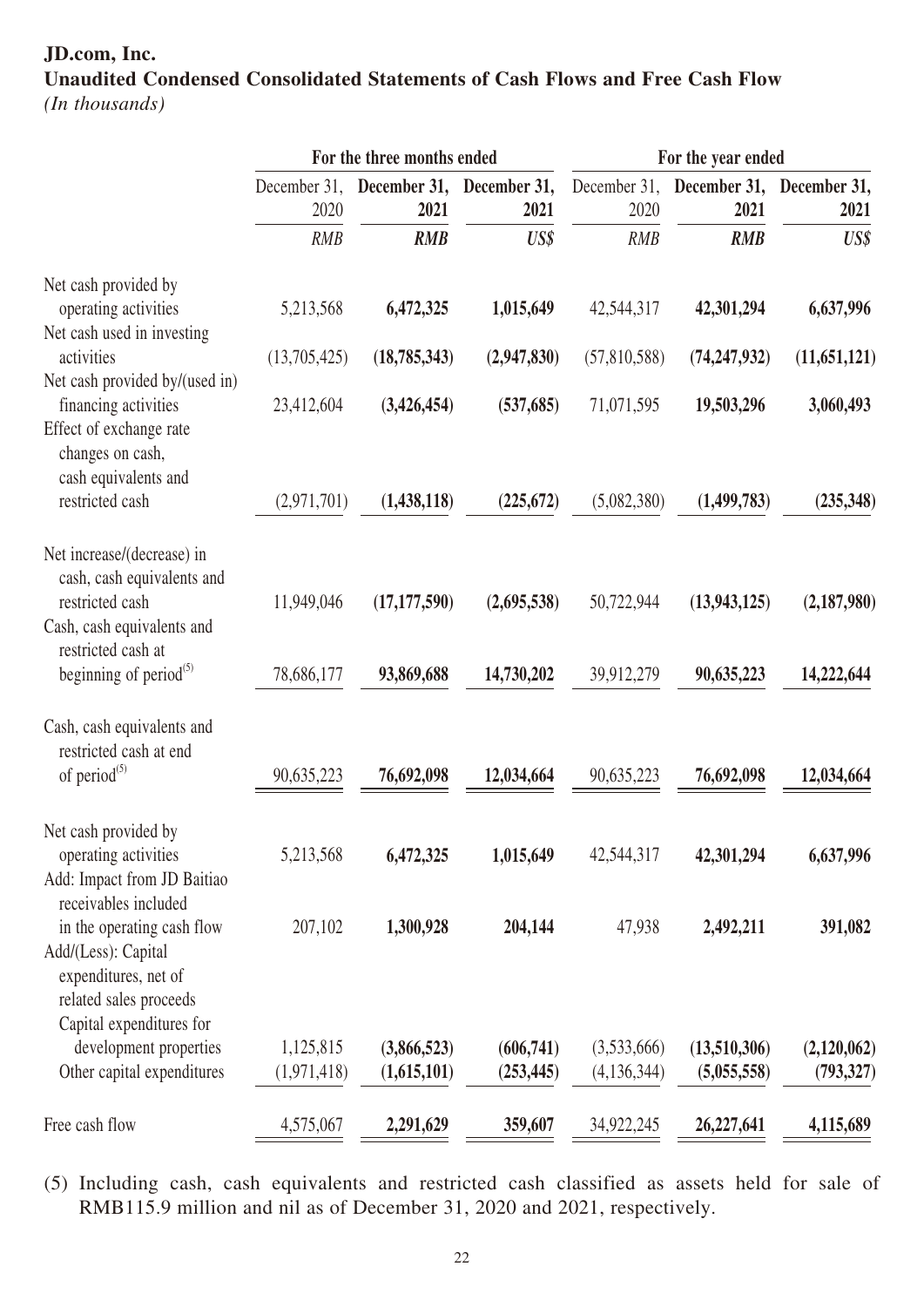### **JD.com, Inc. Supplemental Financial Information and Business Metrics**

|                                                                  | <b>O4 2020</b> |       | Q1 2021 Q2 2021 | Q3 2021 | O <sub>4</sub> 2021 |
|------------------------------------------------------------------|----------------|-------|-----------------|---------|---------------------|
| Free cash flow (in RMB billions) — trailing                      |                |       |                 |         |                     |
| twelve months $("TTM")$                                          | 34.9           | 28.2  | 31.9            | 28.5    | 26.2                |
| Inventory turnover $\text{days}^{(6)}$ — TTM                     | 33.3           | 31.2  | 31.0            | 30.1    | 30.3                |
| Accounts payable turnover days <sup><math>(7)</math></sup> — TTM | 47.1           | 44.2  | 45.8            | 45.5    | 45.3                |
| Accounts receivable turnover $\text{days}^{(8)}$ — TTM           | 2.7            | 2.6   | 2.7             | 2.8     | 2.9                 |
| Annual active customer accounts (in millions)                    | 471.9          | 499.8 | 531.9           | 552.2   | 569.7               |

 $GMV^{(9)}$  increased by 26.2% for the full year of 2021, as compared to the full year of 2020.

- (6) TTM inventory turnover days are the quotient of average inventory over the immediately preceding five quarters, up to and including the last quarter of the period, to cost of revenues of retail business for the last twelve months, and then multiplied by 360 days.
- (7) TTM accounts payable turnover days are the quotient of average accounts payable for retail business over the immediately preceding five quarters, up to and including the last quarter of the period, to cost of revenues of retail business for the last twelve months, and then multiplied by 360 days.
- (8) TTM accounts receivable turnover days are the quotient of average accounts receivable over the immediately preceding five quarters, up to and including the last quarter of the period, to total net revenues for the last twelve months and then multiplied by 360 days. Presented are the accounts receivable turnover days excluding the impact from JD Baitiao.
- (9) Gross Merchandise Volume (GMV) is the total value of all orders for products and services placed in the company's online retail business and on the company's online marketplaces, regardless of whether the goods are sold or delivered or whether the goods are returned. GMV includes the value from orders placed on the company's mobile apps and websites as well as orders placed on third-party mobile apps and websites that are fulfilled by the company or by the company's third-party merchants. The calculation of GMV includes shipping charges paid by buyers to sellers and for prudent consideration excludes certain transactions over certain amounts. The company believes that GMV only provides a measure of the overall volume of transactions that flow through the company's platform in a given period. Therefore, it should not be used as a financial metric or industry and peer comparisons.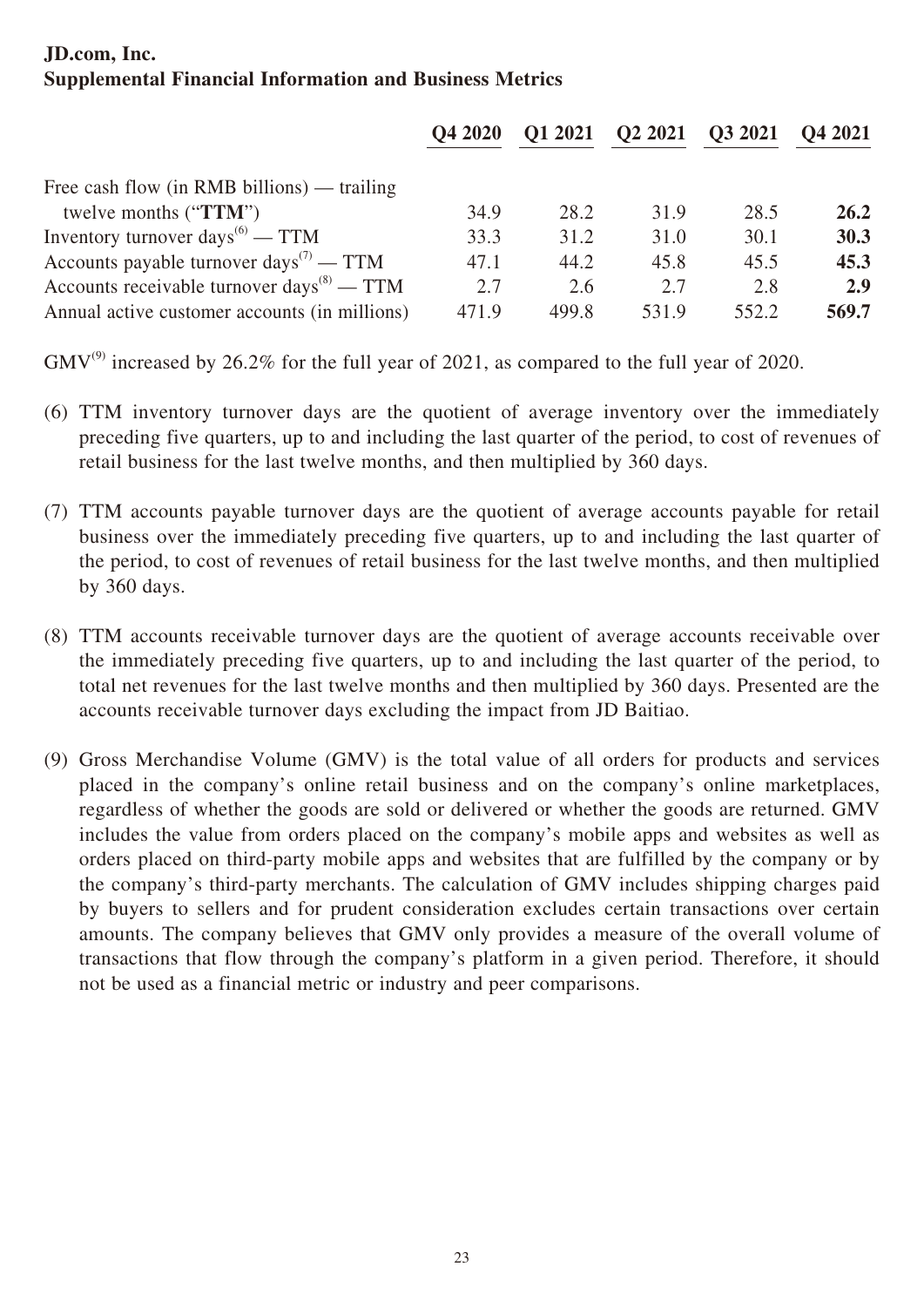# **JD.com, Inc. Unaudited Reconciliation of GAAP and Non-GAAP Results**

*(In thousands, except percentage data)*

|                                                                                                 | For the three months ended |                                   |            | For the year ended   |                      |                      |  |
|-------------------------------------------------------------------------------------------------|----------------------------|-----------------------------------|------------|----------------------|----------------------|----------------------|--|
|                                                                                                 | December 31,<br>2020       | December 31, December 31,<br>2021 | 2021       | December 31,<br>2020 | December 31,<br>2021 | December 31,<br>2021 |  |
|                                                                                                 | <b>RMB</b>                 | <b>RMB</b>                        | US\$       | <b>RMB</b>           | <b>RMB</b>           | US\$                 |  |
| Income/(loss) from operations<br>Add: Share-based                                               | 594,947                    | (391, 987)                        | (61,511)   | 12,342,820           | 4,140,950            | 649,805              |  |
| compensation<br>Add: Amortization of<br>intangible assets resulting<br>from assets and business | 1,494,651                  | 3,015,344                         | 473,173    | 4,155,933            | 9,133,984            | 1,433,321            |  |
| acquisitions<br>Add/(Reversal of):<br>Effects of<br>business cooperation                        | 228,623                    | 237,178                           | 37,219     | 723,420              | 940,331              | 147,558              |  |
| arrangements                                                                                    | 4,485                      | (11, 112)                         | (1,744)    | (236, 539)           | (28, 802)            | (4,519)              |  |
| Reversal of: Gain on sale of<br>development properties                                          | (1,109,179)                | (18, 192)                         | (2, 855)   | (1,648,747)          | (766, 992)           | (120, 358)           |  |
| <b>Non-GAAP</b> income from<br>operations                                                       | 1,213,527                  | 2,831,231                         | 444,282    | 15,336,887           | 13,419,471           | 2,105,807            |  |
| Add: Depreciation and<br>other amortization                                                     | 1,451,079                  | 1,330,677                         | 208,812    | 5,344,234            | 5,292,127            | 830,450              |  |
| <b>Non-GAAP EBITDA</b>                                                                          | 2,664,606                  | 4,161,908                         | 653,094    | 20,681,121           | 18,711,598           | 2,936,257            |  |
| Total net revenues                                                                              | 224,328,155                | 275,907,157                       | 43,295,854 | 745,801,886          | 951,592,154          | 149, 325, 574        |  |
| <b>Non-GAAP</b> operating<br>margin                                                             | $0.5\%$                    | $1.0\%$                           | $1.0\%$    | 2.1%                 | $1.4\%$              | $1.4\%$              |  |
| <b>Non-GAAP EBITDA</b><br>margin                                                                | 1.2%                       | $1.5\%$                           | $1.5\%$    | $2.8\%$              | $2.0\%$              | $2.0\%$              |  |